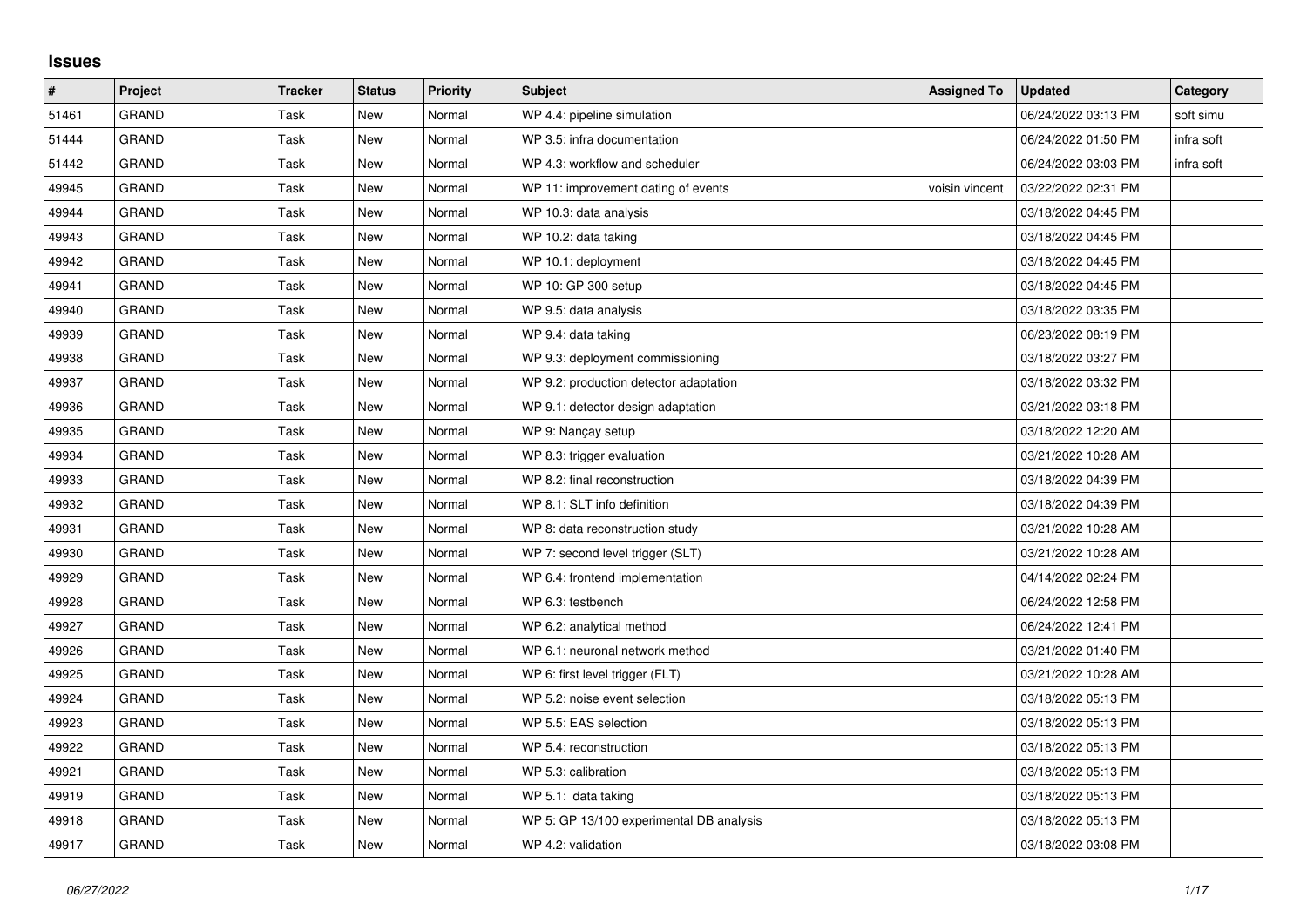| $\vert$ # | Project      | <b>Tracker</b> | <b>Status</b> | <b>Priority</b> | <b>Subject</b>                                                                 | <b>Assigned To</b>   | <b>Updated</b>      | Category |
|-----------|--------------|----------------|---------------|-----------------|--------------------------------------------------------------------------------|----------------------|---------------------|----------|
| 49916     | <b>GRAND</b> | Task           | New           | Normal          | WP 4.1: production, storing & management                                       |                      | 03/18/2022 03:06 PM |          |
| 49915     | GRAND        | Task           | <b>New</b>    | Normal          | WP 4: Creating GRAND simulation                                                |                      | 03/18/2022 12:20 AM |          |
| 49914     | <b>GRAND</b> | Task           | <b>New</b>    | Normal          | WP 3.4: code distribution, software env.                                       |                      | 06/24/2022 01:41 PM |          |
| 49912     | GRAND        | Task           | New           | Normal          | WP 3.3: manage software infra : CI, quality, DB engine                         |                      | 03/18/2022 03:03 PM |          |
| 49911     | <b>GRAND</b> | Task           | <b>New</b>    | Normal          | WP 3.2: calibration monotoring DB                                              |                      | 03/18/2022 05:13 PM |          |
| 49910     | GRAND        | Task           | <b>New</b>    | Normal          | WP 3.1: manage data event DB                                                   |                      | 06/24/2022 01:55 PM |          |
| 49909     | <b>GRAND</b> | Task           | <b>New</b>    | Normal          | WP 3: software infra and database                                              |                      | 06/24/2022 01:48 PM |          |
| 49908     | <b>GRAND</b> | Task           | New           | Normal          | WP 1.3 : LPNHE WP coordination                                                 | Martineau<br>Olivier | 03/20/2022 05:35 PM |          |
| 49906     | <b>GRAND</b> | Task           | <b>New</b>    | Normal          | WP 1.1: finance                                                                |                      | 03/18/2022 05:13 PM |          |
| 49905     | <b>GRAND</b> | Task           | <b>New</b>    | Normal          | WP 1: GRAND management                                                         |                      | 03/18/2022 05:13 PM |          |
| 49904     | GRAND        | Task           | New           | Normal          | WP 2.9: detector monotoring                                                    |                      | 03/18/2022 05:13 PM |          |
| 49903     | <b>GRAND</b> | Task           | <b>New</b>    | Normal          | WP 2.8: detector calibration                                                   |                      | 03/18/2022 05:13 PM |          |
| 49902     | <b>GRAND</b> | Task           | New           | Normal          | WP 2.7: code quality and documentation                                         | Colley<br>Jean-Marc  | 03/18/2022 05:13 PM |          |
| 49901     | <b>GRAND</b> | Task           | <b>New</b>    | Normal          | WP 2.6: common tools                                                           |                      | 03/18/2022 05:13 PM |          |
| 49900     | GRAND        | Task           | <b>New</b>    | Normal          | WP 2.5: reconstruction method                                                  |                      | 03/18/2022 02:57 PM |          |
| 49899     | <b>GRAND</b> | Task           | <b>New</b>    | Normal          | WP 2.4: antenna network simulation                                             |                      | 06/24/2022 02:48 PM |          |
| 49898     | <b>GRAND</b> | Task           | <b>New</b>    | Normal          | WP 2.3: unit detector modeling and coding                                      |                      | 06/24/2022 02:11 PM |          |
| 49897     | GRAND        | Task           | <b>New</b>    | Normal          | WP 2.2: input output format fie                                                |                      | 03/18/2022 12:22 AM |          |
| 49896     | <b>GRAND</b> | Task           | <b>New</b>    | Normal          | WP 2.1: software architecture and optimization                                 |                      | 03/18/2022 05:13 PM |          |
| 49895     | <b>GRAND</b> | Task           | <b>New</b>    | Normal          | WP 2: GRANDLIB modelization and software                                       |                      | 06/24/2022 02:48 PM |          |
| 49890     | PyROS        | Task           | <b>New</b>    | Normal          | Global Start & Stop (safe)                                                     |                      | 03/16/2022 04:52 PM |          |
| 49889     | PyROS        | Task           | <b>New</b>    | Normal          | Backup                                                                         |                      | 03/16/2022 04:49 PM |          |
| 49888     | PyROS        | Task           | New           | Normal          | Firewall                                                                       |                      | 03/16/2022 04:48 PM |          |
| 49887     | PyROS        | Task           | <b>New</b>    | Normal          | Hardware                                                                       |                      | 03/16/2022 04:47 PM |          |
| 49886     | PyROS        | Task           | <b>New</b>    | Normal          | System watch (Nagios, )                                                        |                      | 03/16/2022 04:47 PM |          |
| 49885     | PyROS        | Task           | <b>New</b>    | Normal          | Network                                                                        |                      | 03/16/2022 04:46 PM |          |
| 49878     | PyROS        | Task           | New           | Normal          | SF02-SCP integration - Lancement auto de l'agent de gestion du SP<br>lifecycle |                      | 03/16/2022 10:37 AM |          |
| 49876     | PyROS        | Task           | New           | Normal          | Guitastro integration                                                          |                      | 03/16/2022 07:28 AM |          |
| 49875     | <b>PyROS</b> | Task           | New           | Normal          | (classic) Installation Guitastro & dependencies                                |                      | 03/16/2022 07:27 AM |          |
| 49874     | <b>PyROS</b> | Task           | New           | Normal          | (docker) Installation Guitastro & dependencies                                 |                      | 03/16/2022 07:26 AM |          |
| 49872     | PyROS        | Task           | New           | Normal          | Restauration de la config par défaut                                           |                      | 03/15/2022 11:10 PM |          |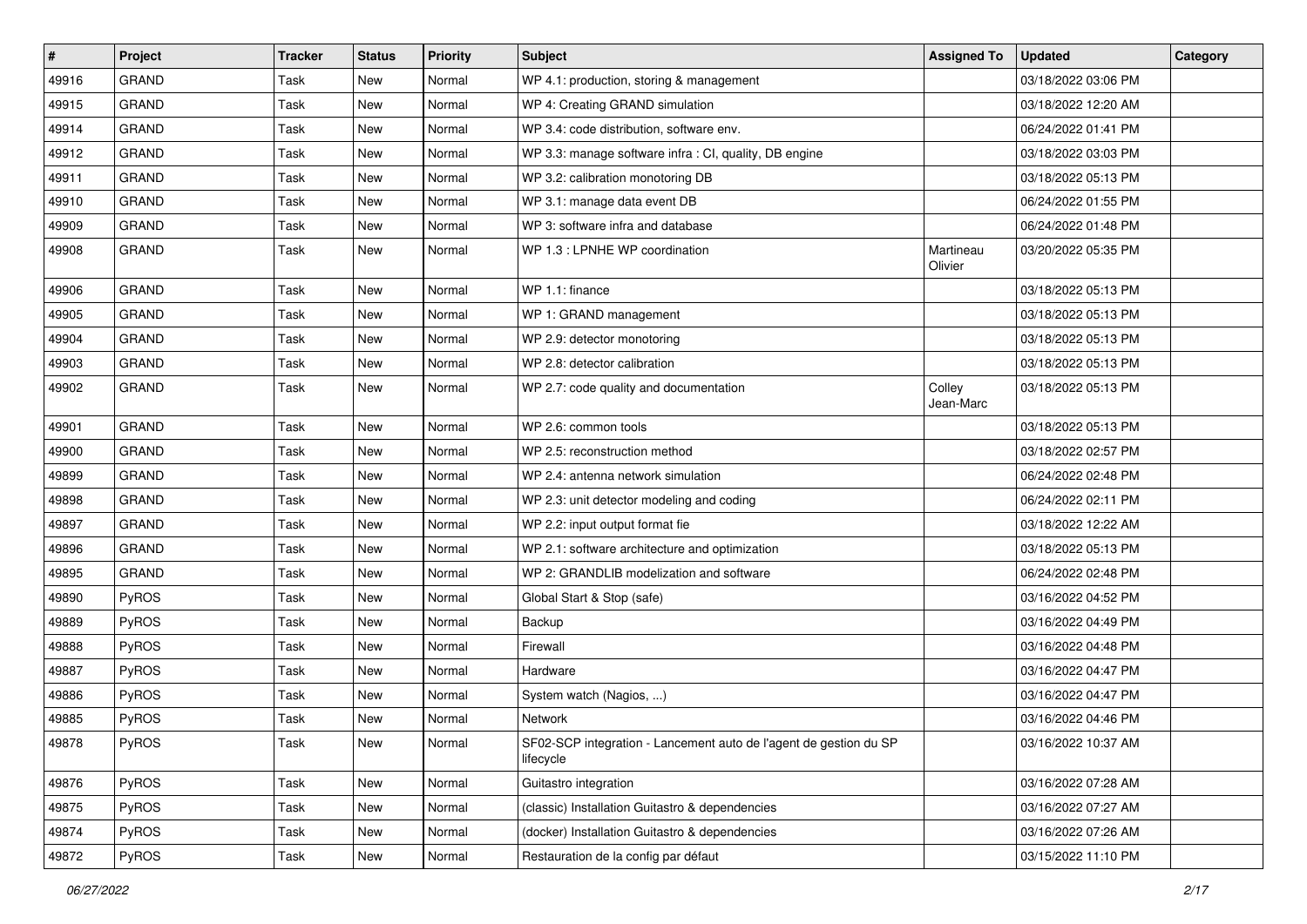| $\vert$ # | Project      | <b>Tracker</b> | <b>Status</b> | <b>Priority</b> | Subject                                                                                                                               | <b>Assigned To</b>   | <b>Updated</b>      | Category  |
|-----------|--------------|----------------|---------------|-----------------|---------------------------------------------------------------------------------------------------------------------------------------|----------------------|---------------------|-----------|
| 49871     | PyROS        | Task           | <b>New</b>    | Normal          | Config par défaut (à définir)                                                                                                         |                      | 03/15/2022 11:11 PM |           |
| 49870     | PyROS        | Task           | <b>New</b>    | Normal          | Config générale : logo, pagination, couleurs, options générales, options<br>par feature,                                              |                      | 03/15/2022 11:11 PM |           |
| 49543     | <b>PyROS</b> | Task           | New           | Normal          | Users View (list & 1)                                                                                                                 |                      | 02/23/2022 06:06 PM |           |
| 49541     | PyROS        | Task           | New           | Normal          | API REST (scripting du website via script pyros_api.py)                                                                               | Koralewski<br>Alexis | 03/15/2022 11:26 PM |           |
| 49478     | PyROS        | Task           | New           | Normal          | Test                                                                                                                                  | Koralewski<br>Alexis | 02/22/2022 12:25 PM |           |
| 49253     | PyROS        | Task           | <b>New</b>    | Normal          | READ 1 & list                                                                                                                         |                      | 02/21/2022 03:21 PM |           |
| 49252     | PyROS        | Task           | <b>New</b>    | Normal          | <b>WEB FORM</b>                                                                                                                       |                      | 02/17/2022 01:59 PM |           |
| 49251     | PyROS        | Task           | New           | Normal          | Test                                                                                                                                  | Koralewski<br>Alexis | 02/22/2022 02:59 PM |           |
| 49250     | PyROS        | Task           | <b>New</b>    | Normal          | <b>CREATE/UPDATE Sequence</b>                                                                                                         |                      | 02/23/2022 12:02 PM |           |
| 49247     | <b>PyROS</b> | Task           | <b>New</b>    | Normal          | State diagram (doc)                                                                                                                   |                      | 02/03/2022 09:34 AM |           |
| 49246     | PyROS        | Task           | <b>New</b>    | Normal          | Sequence Lifecycle (status)                                                                                                           |                      | 02/03/2022 09:34 AM |           |
| 49227     | PyROS        | Task           | New           | Normal          | Corrections cosmétiques (de pixels)                                                                                                   | Klotz Alain          | 02/02/2022 02:19 PM |           |
| 49224     | PyROS        | Task           | <b>New</b>    | Normal          | Choisir le bias, le flat, et le dark (en fn des metadata)                                                                             | Klotz Alain          | 02/02/2022 02:19 PM |           |
| 49217     | PyROS        | Task           | <b>New</b>    | Normal          | 5 - (L2) Critères de qualité d'image (+ json QUAL)                                                                                    | Klotz Alain          | 02/02/2022 02:37 PM |           |
| 49216     | PyROS        | Task           | <b>New</b>    | Normal          | 4 - (L1c) - Combinaison d'images                                                                                                      | Klotz Alain          | 02/02/2022 02:36 PM |           |
| 49210     | PyROS        | Task           | <b>New</b>    | Normal          | <b>CONFIGURATION GENERALE</b>                                                                                                         |                      | 03/15/2022 11:11 PM |           |
| 49162     | PyROS        | Task           | New           | Normal          | Check sequence validity                                                                                                               | Klotz Alain          | 02/03/2022 10:23 AM |           |
| 49157     | PyROS        | Task           | New           | Normal          | Super Super Agent qui surveille l'ensemble des super agents sur<br>chaque noeud (?)                                                   |                      | 01/31/2022 12:12 PM |           |
| 49156     | PyROS        | Task           | New           | Normal          | Super Agent qui démarre et stoppe les autres agents, et surveille leur<br>bonne santé (les relance si besoin) => sur chaque noeud (?) |                      | 01/31/2022 12:12 PM |           |
| 49155     | PyROS        | Task           | <b>New</b>    | Normal          | Architecture décentralisée en plusieurs noeuds (communication via BD)                                                                 |                      | 01/31/2022 12:09 PM |           |
| 49152     | PyROS        | Task           | <b>New</b>    | Normal          | RUN/EXEC - Start & Stop software (et Agents)                                                                                          |                      | 05/24/2022 02:55 PM |           |
| 49151     | PyROS        | Task           | New           | Normal          | Script central (pyros.py)                                                                                                             |                      | 01/31/2022 11:36 AM |           |
| 49150     | PyROS        | Task           | <b>New</b>    | High            | Ajout du script PYROS wrapper sur pyros.py pour gérer proprement<br>tous les contextes d'appel                                        | Pallier Etienne      | 01/31/2022 11:36 AM | Evolution |
| 49149     | PyROS        | Task           | New           | High            | SCRIPT RUN (PYROS/pyros.py) (uniquement pour la partie execution)                                                                     |                      | 05/24/2022 02:55 PM |           |
| 49137     | PyROS        | Task           | New           | Normal          | Integration Guitastro lib                                                                                                             | Klotz Alain          | 02/02/2022 03:27 PM |           |
| 49136     | PyROS        | Task           | New           | Normal          | GF04-SECU - Logging integration                                                                                                       |                      | 01/29/2022 12:54 AM |           |
| 49135     | PyROS        | Task           | New           | Normal          | SF15-SST integration                                                                                                                  |                      | 01/29/2022 12:48 AM |           |
| 49134     | PyROS        | Task           | New           | Normal          | SF14-OBC integration                                                                                                                  |                      | 01/29/2022 12:52 AM |           |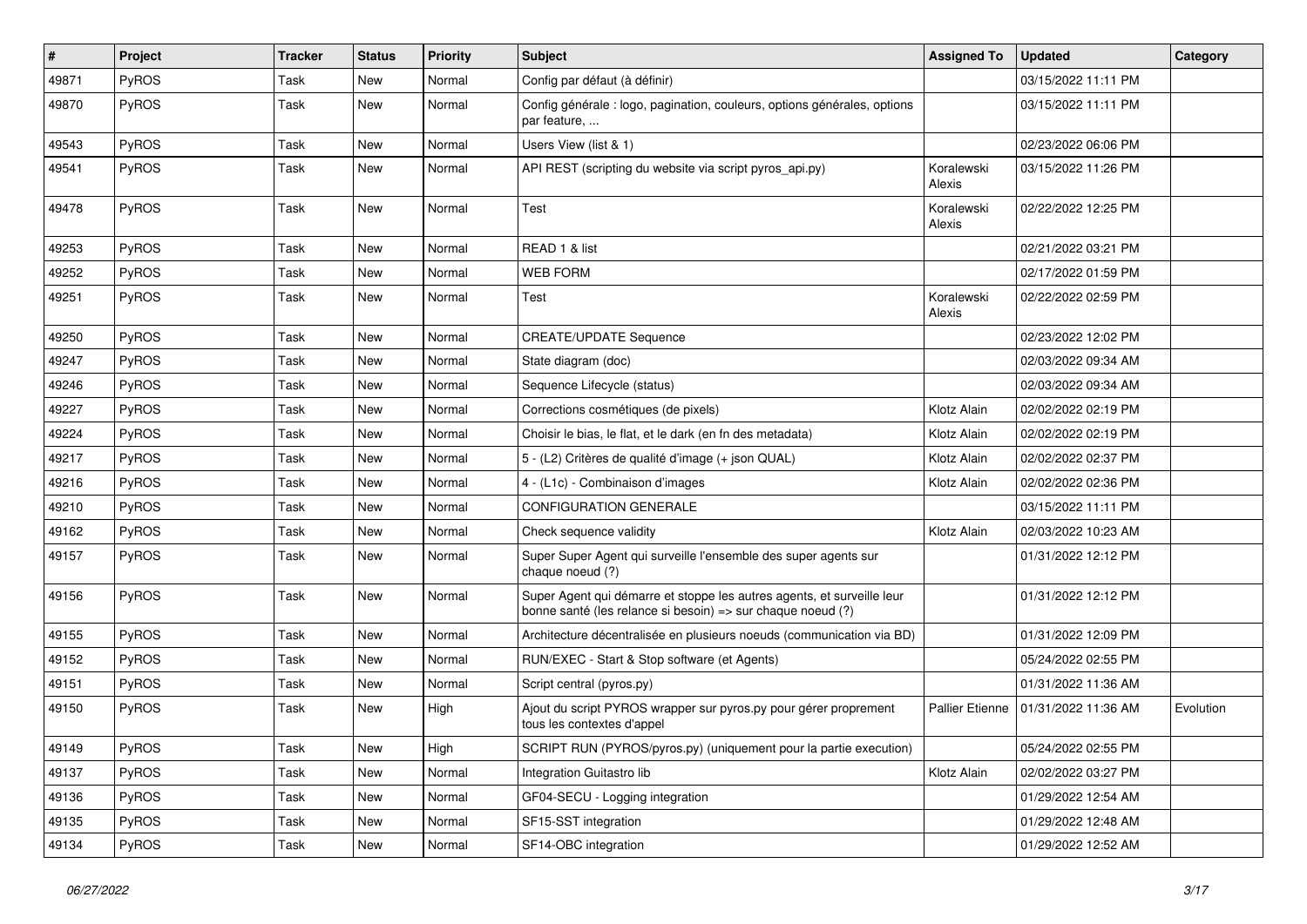| $\vert$ # | Project      | <b>Tracker</b> | <b>Status</b> | <b>Priority</b> | Subject                                                                                          | <b>Assigned To</b>     | <b>Updated</b>      | Category |
|-----------|--------------|----------------|---------------|-----------------|--------------------------------------------------------------------------------------------------|------------------------|---------------------|----------|
| 49133     | <b>PyROS</b> | Task           | New           | Normal          | SF13-IAF integration                                                                             |                        | 01/29/2022 12:47 AM |          |
| 49132     | PyROS        | Task           | <b>New</b>    | Normal          | SF12-IAN integration                                                                             |                        | 01/29/2022 12:48 AM |          |
| 49131     | PyROS        | Task           | New           | Normal          | SF11-IPC integration                                                                             |                        | 01/29/2022 12:46 AM |          |
| 49130     | PyROS        | Task           | New           | Normal          | SF10-CAL integration                                                                             |                        | 01/29/2022 12:46 AM |          |
| 49129     | PyROS        | Task           | <b>New</b>    | Normal          | SF09-CMC integration                                                                             |                        | 01/29/2022 12:46 AM |          |
| 49128     | PyROS        | Task           | <b>New</b>    | Normal          | SF08-EXE integration                                                                             |                        | 01/29/2022 12:45 AM |          |
| 49127     | PyROS        | Task           | New           | Normal          | SF07-PLN integration                                                                             |                        | 01/29/2022 12:45 AM |          |
| 49126     | PyROS        | Task           | New           | Normal          | SF06-ALR integration                                                                             |                        | 01/29/2022 12:45 AM |          |
| 49125     | PyROS        | Task           | New           | Normal          | SF05-SEQ integration                                                                             |                        | 03/15/2022 11:03 PM |          |
| 49124     | PyROS        | Task           | <b>New</b>    | Normal          | SF04-SPV integration                                                                             |                        | 01/29/2022 12:44 AM |          |
| 49123     | PyROS        | Task           | New           | Normal          | SF03-ENV integration                                                                             |                        | 01/29/2022 12:50 AM |          |
| 49122     | PyROS        | Task           | New           | Normal          | SF02-SCP integration                                                                             |                        | 01/29/2022 12:50 AM |          |
| 49121     | PyROS        | Task           | <b>New</b>    | Normal          | SF01-USR integration                                                                             |                        | 01/29/2022 12:50 AM |          |
| 49120     | PyROS        | Task           | New           | Normal          | General Design (structure, design, responsive, CSS)                                              |                        | 01/29/2022 12:50 AM |          |
| 48784     | <b>XLDP</b>  | Bug            | New           | Normal          | Jobs en erreurs depuis le 19/01 19h30                                                            |                        | 01/20/2022 10:12 AM |          |
| 48758     | LabInvent    | Task           | New           | Immediate       | Modifs demandées par C. Feugeade le 18/1/22                                                      | Pallier Etienne        | 01/19/2022 04:22 PM |          |
| 48757     | LabInvent    | Feature        | New           | Immediate       | *** F - DIVERS TODO (à dispatcher)                                                               | <b>Pallier Etienne</b> | 01/19/2022 04:12 PM |          |
| 48307     | PyROS        | Task           | New           | Normal          | Send, Receive, and Process Commands (Agent <=> Agent)                                            |                        | 12/14/2021 02:57 PM |          |
| 48290     | PyROS        | Task           | New           | Normal          | Auto mode                                                                                        |                        | 12/14/2021 12:35 PM |          |
| 48289     | PyROS        | Task           | <b>New</b>    | Normal          | Entity (AgentDevice class)                                                                       |                        | 12/14/2021 12:32 PM |          |
| 48288     | PyROS        | Task           | New           | Normal          | Entity (DeviceController class)                                                                  |                        | 12/14/2021 12:31 PM |          |
| 48287     | PyROS        | Task           | <b>New</b>    | Normal          | cRuD (only Read & Delete) - View (& Kill) currently running Agents                               |                        | 12/14/2021 12:26 PM |          |
| 48286     | PyROS        | Task           | <b>New</b>    | Normal          | Lancement auto et gestion des éventuels AgentDevices associés                                    |                        | 12/14/2021 12:22 PM |          |
| 48285     | PyROS        | Task           | New           | Normal          | Lancement auto et gestion du DeviceController associé                                            |                        | 12/14/2021 12:22 PM |          |
| 48284     | PyROS        | Task           | New           | Normal          | Lancement auto et gestion des Components associés (qui sont aussi<br>des DeviceController)       |                        | 12/14/2021 12:20 PM |          |
| 48280     | PyROS        | Task           | New           | Normal          | Agent dérivé de l'Agent général (ex: AgentA, AgentB, AgentC, ou<br>AgentM pour le envmonitoring) |                        | 12/14/2021 03:00 PM |          |
| 48279     | PyROS        | Task           | New           | Normal          | General LOGGING (fichiers texte, écran en mode debug)                                            |                        | 03/16/2022 04:45 PM |          |
| 48278     | <b>PyROS</b> | Task           | New           | High            | AGENT général (dont dépendent tous les agents et AgentDevices)                                   |                        | 01/29/2022 01:05 AM |          |
| 48276     | PyROS        | Task           | New           | Normal          | Scripts d'installation docker                                                                    |                        | 12/14/2021 11:44 AM |          |
| 48275     | <b>PyROS</b> | Task           | New           | Normal          | version PROD TNC Nouvelle Calédonie - instance docker de production<br>sur site final            |                        | 12/14/2021 11:42 AM |          |
| 48274     | PyROS        | Task           | New           | Normal          | version TEST TNC France - instance docker de test en France                                      |                        | 12/14/2021 11:42 AM |          |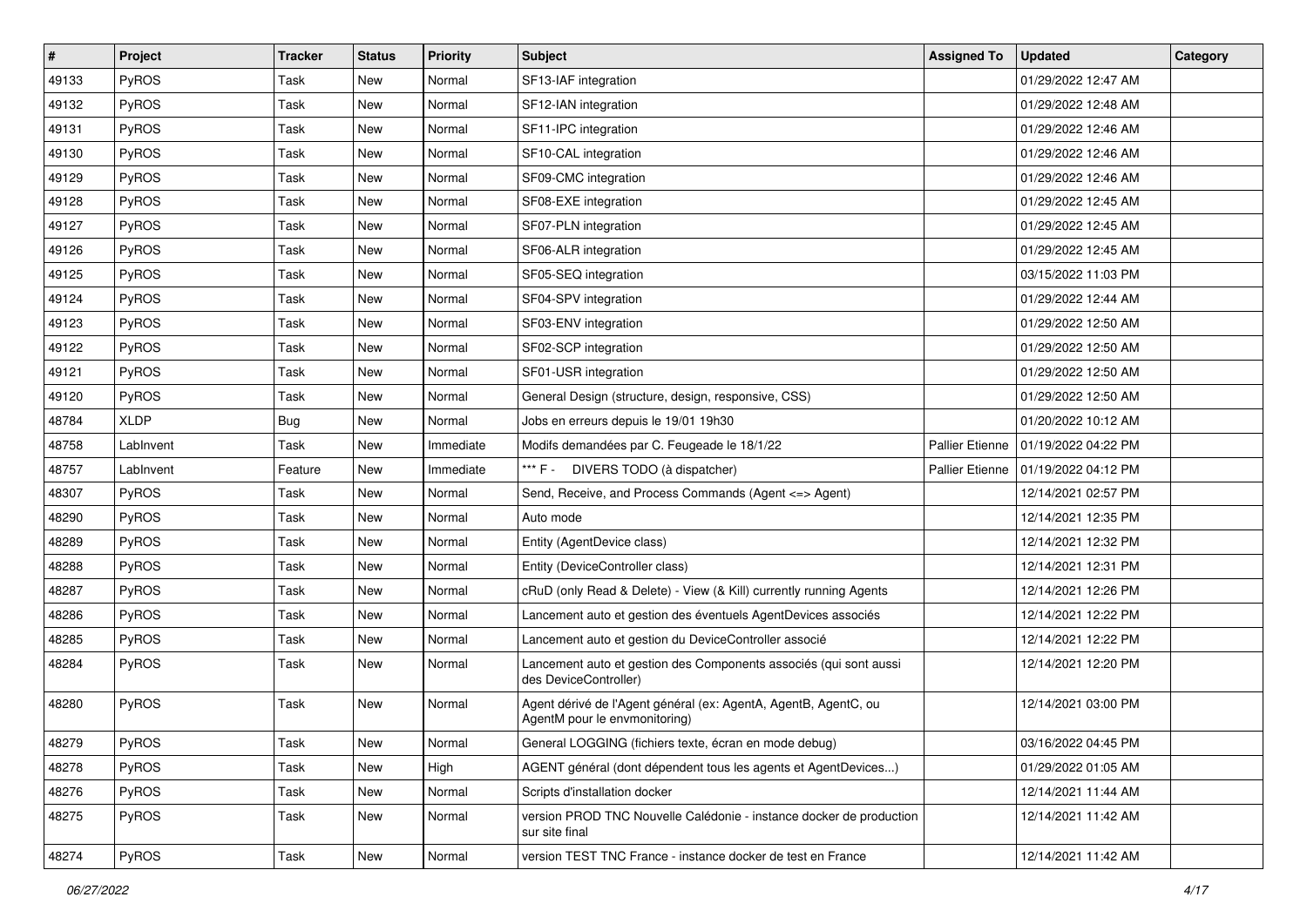| $\vert$ # | Project   | <b>Tracker</b> | <b>Status</b> | <b>Priority</b> | <b>Subject</b>                                                                                                 | <b>Assigned To</b> | <b>Updated</b>      | Category |
|-----------|-----------|----------------|---------------|-----------------|----------------------------------------------------------------------------------------------------------------|--------------------|---------------------|----------|
| 48273     | PyROS     | Task           | New           | Normal          | version DEV guitalens - instance docker sur serveur guitalens                                                  |                    | 12/14/2021 11:46 AM |          |
| 48271     | PyROS     | Task           | <b>New</b>    | High            | CLASSIC installation (with venv)                                                                               |                    | 03/16/2022 07:27 AM |          |
| 48270     | PyROS     | Task           | <b>New</b>    | Normal          | SCRIPT INSTALL/UPDATE (PYROS/pyros.py) (uniquement pour la<br>partie install & update)                         |                    | 02/23/2022 05:57 PM |          |
| 48223     | Lablnvent | Task           | <b>New</b>    | Normal          | instance perso (docker)                                                                                        |                    | 12/13/2021 11:08 AM |          |
| 48222     | Lablnvent | Task           | New           | Normal          | (NEW func) Gérer Suivi d'un User                                                                               |                    | 12/13/2021 10:39 AM |          |
| 48005     | Lablnvent | Task           | New           | Normal          | <b>Bugfix toutes les Deprecated Errors</b>                                                                     |                    | 12/06/2021 02:37 PM |          |
| 47966     | Lablnvent | Task           | New           | Normal          | Ajouter test Commande (avec devis joint)                                                                       |                    | 11/30/2021 04:17 PM |          |
| 47962     | Lablnvent | Task           | New           | Urgent          | (IRAP only) re-install inventirap avec php7                                                                    |                    | 11/30/2021 03:17 PM |          |
| 47960     | Lablnvent | Task           | <b>New</b>    | Immediate       | <b>CHAMPS</b>                                                                                                  |                    | 01/19/2022 03:51 PM |          |
| 47959     | Lablnvent | Task           | <b>New</b>    | Normal          | *** F - ENTITY - Fournisseurs                                                                                  |                    | 11/30/2021 12:57 PM |          |
| 47958     | Lablnvent | Task           | <b>New</b>    | Normal          | delete (generic)                                                                                               |                    | 11/30/2021 12:47 PM |          |
| 47957     | Lablnvent | Feature        | New           | Normal          | *** F - ENTITY - Les GROUPES (de User ou Materiel) : Thématique,<br>Métier, Projet, Site (+ Pole ou Service ?) |                    | 12/13/2021 11:12 AM |          |
| 47954     | LabInvent | Task           | <b>New</b>    | Normal          | 1 - CREATED                                                                                                    |                    | 11/30/2021 01:27 PM |          |
| 47953     | Lablnvent | Task           | New           | Normal          | 2a - TOBEORDERED (optionnel)                                                                                   |                    | 11/30/2021 01:27 PM |          |
| 47952     | Lablnvent | Task           | New           | High            | Ecran d'accueil à restructurer                                                                                 |                    | 11/30/2021 03:43 PM |          |
| 47951     | Lablnvent | Feature        | <b>New</b>    | Normal          | *** F - Etiquettes & Imprimantes                                                                               |                    | 11/30/2021 01:42 PM |          |
| 47950     | Lablnvent | Task           | New           | Normal          | DB complète à mettre à jour                                                                                    |                    | 11/30/2021 12:26 PM |          |
| 47947     | Lablnvent | Task           | New           | High            | docker only                                                                                                    |                    | 12/13/2021 11:07 AM |          |
| 47946     | Lablnvent | Task           | New           | Normal          | classic only                                                                                                   |                    | 12/03/2021 09:50 AM |          |
| 47945     | Lablnvent | Task           | New           | Normal          | <b>ALL</b>                                                                                                     |                    | 11/30/2021 12:23 PM |          |
| 47942     | Lablnvent | Task           | <b>New</b>    | High            | index (generic)                                                                                                |                    | 11/30/2021 03:48 PM |          |
| 47937     | Lablnvent | Task           | New           | High            | Read (index & view) (generic ?)                                                                                |                    | 11/30/2021 03:48 PM |          |
| 47936     | Lablnvent | Task           | New           | High            | 3-4 - TBO & ARCHIVED                                                                                           |                    | 11/30/2021 03:43 PM |          |
| 47935     | Lablnvent | Task           | <b>New</b>    | Normal          | 2b - VALIDATED                                                                                                 |                    | 11/30/2021 01:27 PM |          |
| 47934     | Lablnvent | Task           | New           | High            | LIFECYCLE (Status) : CREATED => (TBO) => VALIDATED => TBA =><br><b>ARCHIVED</b>                                |                    | 11/30/2021 03:43 PM |          |
| 47932     | LabInvent | Feature        | New           | Normal          | *** F - DOC (documentation)                                                                                    |                    | 11/30/2021 01:10 PM |          |
| 47930     | Lablnvent | Task           | New           | Normal          | *** F - ENTITY - QrCode                                                                                        |                    | 11/30/2021 01:26 PM |          |
| 47927     | Lablnvent | Task           | New           | High            | A gérer via fichier conf YAML                                                                                  |                    | 11/30/2021 03:47 PM |          |
| 47926     | Lablnvent | Task           | New           | High            | Instance DEMO docker - à installer sur hyp2 puis sur VM pweb3                                                  |                    | 12/13/2021 11:07 AM |          |
| 47925     | LabInvent | Task           | New           | Normal          | (après cakephp v4) Passer à Php 8                                                                              |                    | 11/30/2021 11:48 AM |          |
| 47924     | Lablnvent | Task           | New           | Normal          | (après 3.9) Passer à v4                                                                                        |                    | 11/30/2021 11:48 AM |          |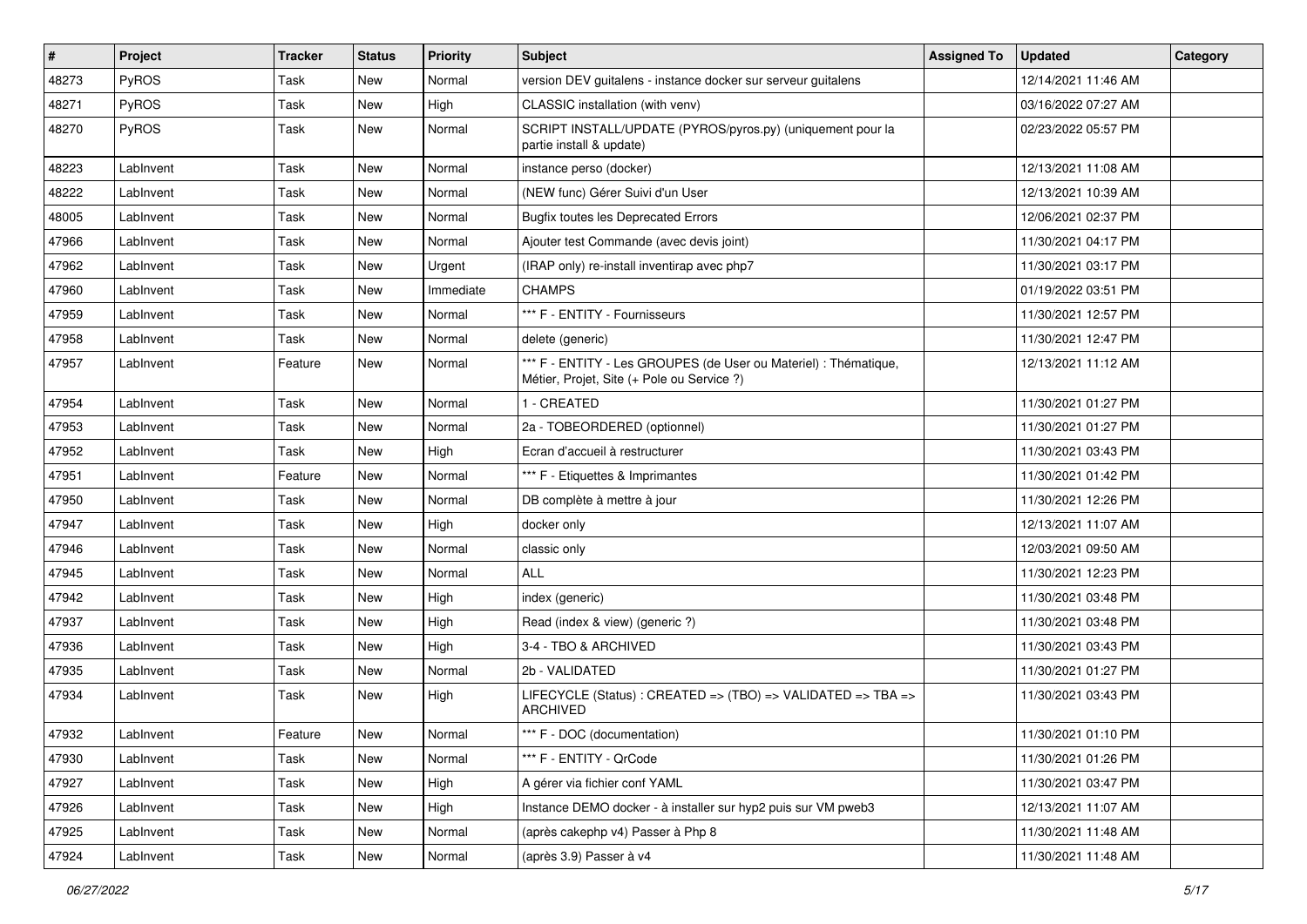| #     | Project   | <b>Tracker</b> | <b>Status</b> | <b>Priority</b> | <b>Subject</b>                                                                            | <b>Assigned To</b> | <b>Updated</b>      | Category |
|-------|-----------|----------------|---------------|-----------------|-------------------------------------------------------------------------------------------|--------------------|---------------------|----------|
| 47922 | LabInvent | Task           | <b>New</b>    | Immediate       | Passer directement à v3.LAST (3.10.1)                                                     |                    | 12/02/2021 04:45 PM |          |
| 47921 | LabInvent | Feature        | <b>New</b>    | Immediate       | *** F - Framework CakePhp                                                                 |                    | 12/02/2021 04:45 PM |          |
| 47914 | Lablnvent | Task           | <b>New</b>    | High            | index (generic)                                                                           |                    | 11/30/2021 03:50 PM |          |
| 47913 | Lablnvent | Task           | <b>New</b>    | Normal          | ROLES (profils)                                                                           |                    | 11/30/2021 01:39 PM |          |
| 47912 | Lablnvent | Task           | New           | High            | (VUE) Elements et Helper                                                                  |                    | 11/30/2021 03:51 PM |          |
| 47911 | LabInvent | Task           | New           | Normal          | Create/Update (add_edit generic)                                                          |                    | 11/30/2021 11:04 AM |          |
| 47907 | LabInvent | Task           | <b>New</b>    | Normal          | *** F - Config YAML (champs materiels) : champs obligatoires,<br>recommandés, ou readonly |                    | 11/30/2021 01:25 PM |          |
| 47906 | LabInvent | Task           | <b>New</b>    | Urgent          | Champs virtuels                                                                           |                    | 11/30/2021 03:50 PM |          |
| 47905 | LabInvent | Task           | <b>New</b>    | Urgent          | Read (index & view) (generic)                                                             |                    | 12/01/2021 11:21 AM |          |
| 47903 | Lablnvent | Task           | <b>New</b>    | Urgent          | Rappels automatiques pour les suivis récurrents (périodiques)                             |                    | 12/01/2021 11:17 AM |          |
| 47901 | Lablnvent | Task           | <b>New</b>    | Urgent          | Read (view & index)                                                                       |                    | 12/01/2021 11:17 AM |          |
| 47899 | Lablnvent | Task           | New           | Urgent          | view (generic)                                                                            |                    | 12/01/2021 11:21 AM |          |
| 47897 | LabInvent | Task           | New           | High            | *** F - Stats (Users)                                                                     |                    | 11/30/2021 03:48 PM |          |
| 47895 | LabInvent | Feature        | <b>New</b>    | Normal          | *** F - ENTITY - Documents attachés (à Materiel ou Suivi)                                 |                    | 12/13/2021 11:09 AM |          |
| 47893 | Lablnvent | Task           | <b>New</b>    | Normal          | <b>Views</b>                                                                              |                    | 11/30/2021 01:21 PM |          |
| 47890 | Lablnvent | Task           | <b>New</b>    | High            | Commander (demande achat)                                                                 |                    | 01/19/2022 03:48 PM |          |
| 47889 | Lablnvent | Task           | New           | Normal          | Changer statut - setStatusTo*()                                                           |                    | 11/30/2021 01:19 PM |          |
| 47886 | LabInvent | Task           | New           | Urgent          | Notifications                                                                             |                    | 11/30/2021 03:45 PM |          |
| 47885 | Lablnvent | Task           | <b>New</b>    | Normal          | filtrage (voir formulaire index)                                                          |                    | 11/30/2021 01:30 PM |          |
| 47884 | Lablnvent | Task           | <b>New</b>    | High            | partitionnement par Site (besoin IP2I/LMA)                                                |                    | 11/30/2021 03:43 PM |          |
| 47883 | Lablnvent | Task           | New           | Normal          | formulaire de recherche multi-critères                                                    |                    | 11/30/2021 01:30 PM |          |
| 47882 | LabInvent | Task           | <b>New</b>    | High            | Delete - delete                                                                           |                    | 11/30/2021 03:42 PM |          |
| 47881 | LabInvent | Task           | <b>New</b>    | High            | Read - view                                                                               |                    | 11/30/2021 03:42 PM |          |
| 47880 | Lablnvent | Task           | <b>New</b>    | Normal          | Read - index                                                                              |                    | 11/30/2021 01:16 PM |          |
| 47879 | Lablnvent | Task           | <b>New</b>    | High            | Create/Update - add_edit                                                                  |                    | 11/30/2021 03:42 PM |          |
| 47878 | LabInvent | Task           | <b>New</b>    | High            | Autres                                                                                    |                    | 11/30/2021 03:44 PM |          |
| 47877 | LabInvent | Task           | <b>New</b>    | High            | find (search)                                                                             |                    | 11/30/2021 03:43 PM |          |
| 47876 | LabInvent | Task           | New           | High            | CRUD                                                                                      |                    | 11/30/2021 03:42 PM |          |
| 47875 | LabInvent | Feature        | New           | Urgent          | *** F - ENTITY GÉNÉRIQUE - Actions & Vues génériques (&<br>Refactorisation)               |                    | 12/01/2021 11:21 AM |          |
| 47874 | LabInvent | Task           | <b>New</b>    | Urgent          | Stats                                                                                     |                    | 11/30/2021 03:44 PM |          |
| 47873 | LabInvent | Task           | New           | Normal          | Model (Entity & Table)                                                                    |                    | 12/01/2021 09:37 AM |          |
| 47872 | Lablnvent | Task           | New           | High            | Actions & Vues                                                                            |                    | 11/30/2021 03:42 PM |          |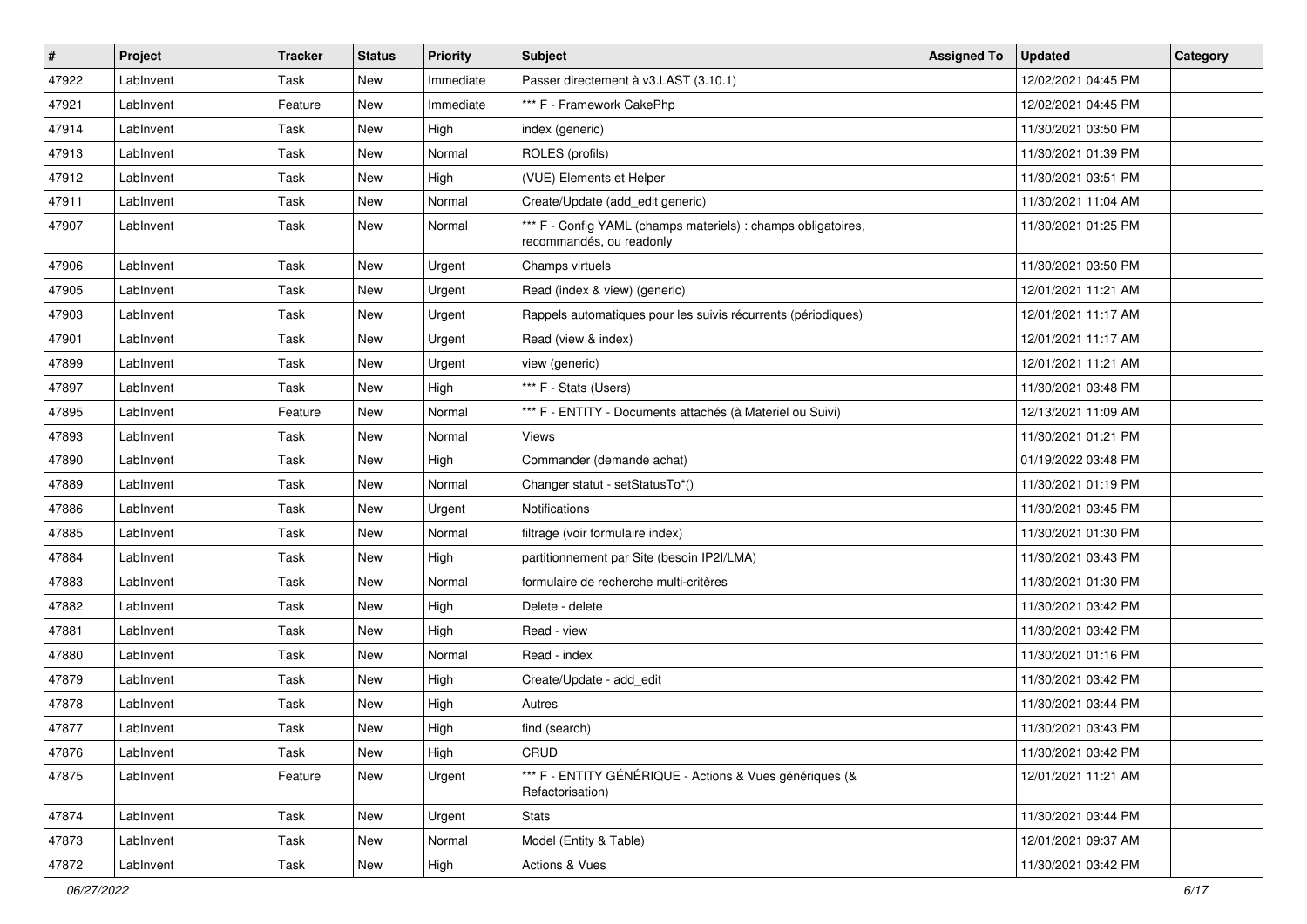| #     | Project      | <b>Tracker</b> | <b>Status</b> | <b>Priority</b> | <b>Subject</b>                                                | <b>Assigned To</b> | <b>Updated</b>      | Category |
|-------|--------------|----------------|---------------|-----------------|---------------------------------------------------------------|--------------------|---------------------|----------|
| 47871 | Lablnvent    | Task           | New           | Normal          | Autorisations                                                 |                    | 11/30/2021 01:29 PM |          |
| 47870 | LabInvent    | Task           | New           | Normal          | Tests (Materiels)                                             |                    | 11/30/2021 03:38 PM |          |
| 47869 | Lablnvent    | Feature        | New           | Normal          | *** F - Tests                                                 |                    | 12/06/2021 02:28 PM |          |
| 47868 | Lablnvent    | Task           | New           | Normal          | *** F - Super Entité (AppController, AppTable)                |                    | 11/30/2021 01:34 PM |          |
| 47867 | Lablnvent    | Task           | <b>New</b>    | High            | *** F - Autorisations (Users)                                 |                    | 11/30/2021 03:47 PM |          |
| 47866 | LabInvent    | Feature        | New           | Urgent          | *** F - Installation                                          |                    | 12/13/2021 11:08 AM |          |
| 47865 | LabInvent    | Feature        | New           | Normal          | *** F - Configuration générale                                |                    | 12/13/2021 11:06 AM |          |
| 47864 | LabInvent    | Feature        | New           | Normal          | *** F - ENTITY - Autres                                       |                    | 11/30/2021 12:57 PM |          |
| 47863 | Lablnvent    | Feature        | New           | High            | *** F - ENTITY - Users                                        |                    | 11/30/2021 03:43 PM |          |
| 47862 | Lablnvent    | Feature        | <b>New</b>    | Normal          | *** F - ENTITY - Prets (de Materiel)                          |                    | 12/13/2021 11:10 AM |          |
| 47861 | LabInvent    | Feature        | New           | Urgent          | *** F - ENTITY - Suivis (de Materiel ou User)                 |                    | 12/13/2021 11:10 AM |          |
| 47860 | Lablnvent    | Feature        | New           | Immediate       | *** F - ENTITY - Materiels                                    |                    | 01/19/2022 03:51 PM |          |
| 47447 | PyROS        | Task           | New           | Normal          | (F05) ACTIONS (CRUD), VIEWS, and AUTHORIZATIONS               |                    | 02/23/2022 10:45 AM |          |
| 47446 | PyROS        | Task           | New           | Normal          | <b>DOSSIER SSI</b>                                            |                    | 10/11/2021 11:32 AM |          |
| 47445 | PyROS        | Task           | New           | Normal          | CAHIER DE RECETTE (NC)                                        |                    | 10/11/2021 11:31 AM |          |
| 47444 | PyROS        | Task           | New           | Normal          | MANUELS UTILISATION, INSTALLATION, ET MAINTENANCE             |                    | 10/11/2021 11:31 AM |          |
| 47443 | PyROS        | Task           | New           | Normal          | RAPPORT DES TESTS & VALIDATIONS (application du plan de test) |                    | 10/11/2021 11:31 AM |          |
| 47442 | PyROS        | Task           | <b>New</b>    | Normal          | PLAN DE TESTS ET DE VALIDATIONS                               |                    | 10/11/2021 11:33 AM |          |
| 47441 | PyROS        | Task           | New           | Normal          | DOSSIER DE DÉFINITION                                         |                    | 10/11/2021 11:32 AM |          |
| 47440 | PyROS        | Task           | New           | Normal          | <b>LIVRABLES</b>                                              |                    | 10/11/2021 11:29 AM |          |
| 47439 | PyROS        | Task           | New           | Normal          | PA et PK CNES                                                 |                    | 01/31/2022 11:29 AM |          |
| 47438 | PyROS        | Task           | New           | Normal          | PK5 (2023-06) - Doc LIVRABLES (et Présentations)              |                    | 10/11/2021 11:26 AM |          |
| 47437 | PyROS        | Task           | <b>New</b>    | Normal          | PA4.1 (2023-05) - Présentations et Rapport Avancement         |                    | 10/11/2021 11:25 AM |          |
| 47436 | PyROS        | Task           | New           | Normal          | PK4 (2023-02) - Doc LIVRABLES (et Présentations)              |                    | 10/11/2021 11:23 AM |          |
| 47435 | PyROS        | Task           | New           | Normal          | PA3.2 (2023-02) - Présentations et Rapport Avancement         |                    | 10/11/2021 11:22 AM |          |
| 47433 | PyROS        | Task           | New           | Normal          | PA3.1 (2023-01) - Présentations et Rapport Avancement         |                    | 10/11/2021 11:22 AM |          |
| 47432 | PyROS        | Task           | <b>New</b>    | Normal          | PK3 (2023-01) - Doc LIVRABLES (et Présentations)              |                    | 10/11/2021 11:20 AM |          |
| 47431 | PyROS        | Task           | New           | Normal          | PA2.2 (2022-10) - Présentations et Rapport Avancement         |                    | 10/11/2021 11:19 AM |          |
| 47430 | <b>PyROS</b> | Task           | New           | Normal          | PA2.1 (2022-08) - Présentations et Rapport Avancement         |                    | 10/11/2021 11:18 AM |          |
| 47428 | PyROS        | Task           | New           | Normal          | PK2 (2022-06) - Présentations + RA + Doc LIVRABLES            |                    | 01/31/2022 11:34 AM |          |
| 47419 | PyROS        | Task           | New           | Normal          | F16 FUNCTIONAL Tests                                          |                    | 10/11/2021 10:11 AM |          |
| 47418 | PyROS        | Task           | New           | Normal          | F15 FUNCTIONAL Tests                                          |                    | 10/11/2021 10:11 AM |          |
| 47416 | PyROS        | Task           | New           | Normal          | F13 FUNCTIONAL Tests                                          |                    | 10/11/2021 10:11 AM |          |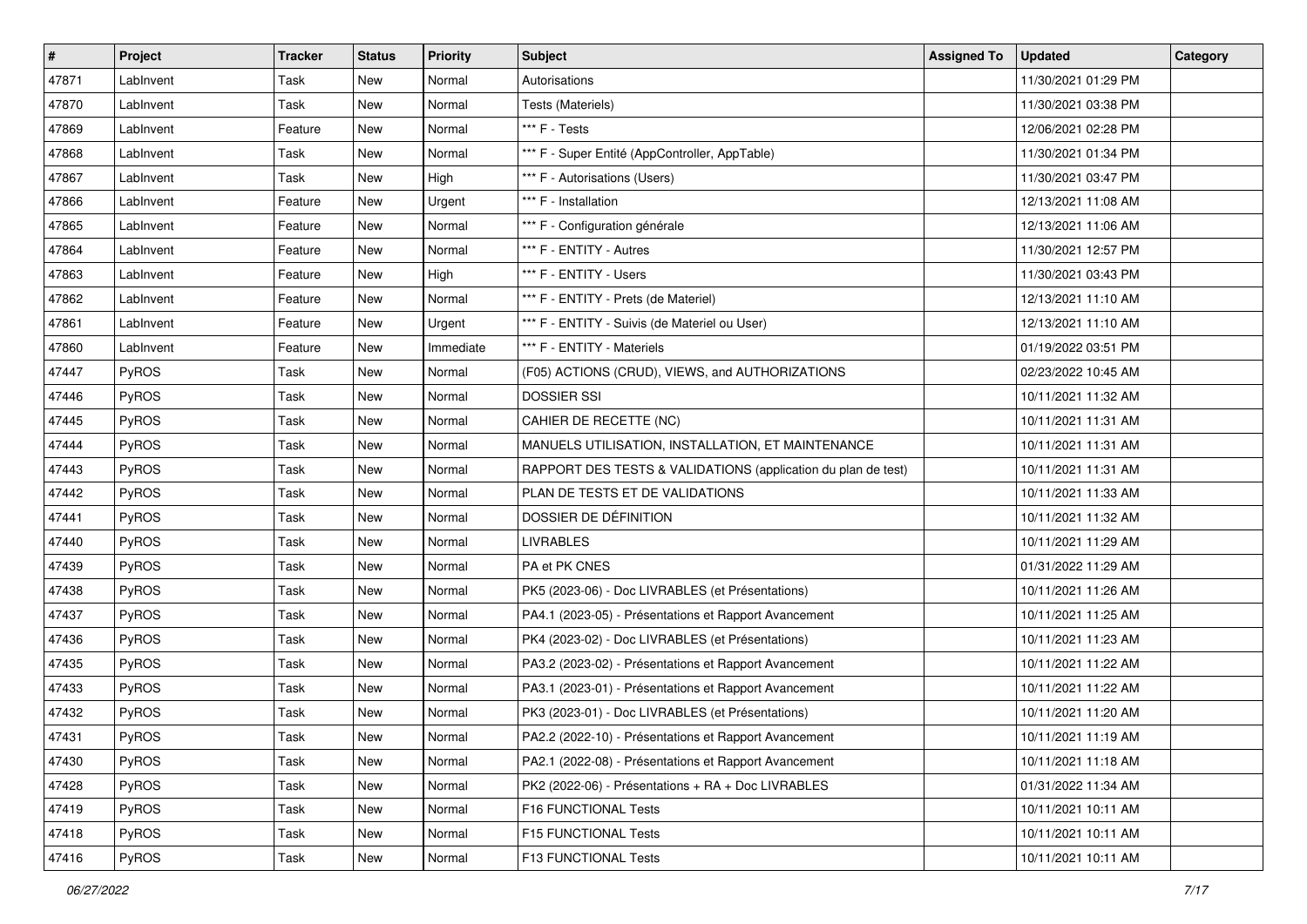| $\vert$ # | Project      | <b>Tracker</b> | <b>Status</b> | <b>Priority</b> | <b>Subject</b>                                                                                     | <b>Assigned To</b> | <b>Updated</b>      | Category |
|-----------|--------------|----------------|---------------|-----------------|----------------------------------------------------------------------------------------------------|--------------------|---------------------|----------|
| 47415     | <b>PyROS</b> | Task           | New           | Normal          | F12 FUNCTIONAL Tests                                                                               |                    | 10/11/2021 10:11 AM |          |
| 47414     | PyROS        | Task           | New           | Normal          | F11 FUNCTIONAL Tests                                                                               |                    | 10/11/2021 10:10 AM |          |
| 47413     | <b>PyROS</b> | Task           | New           | Normal          | F10 FUNCTIONAL Tests                                                                               |                    | 10/11/2021 10:10 AM |          |
| 47411     | PyROS        | Task           | New           | Normal          | F08 FUNCTIONAL Tests                                                                               |                    | 10/11/2021 10:10 AM |          |
| 47410     | PyROS        | Task           | New           | Normal          | <b>F07 FUNCTIONAL Tests</b>                                                                        |                    | 10/11/2021 10:10 AM |          |
| 47409     | <b>PyROS</b> | Task           | New           | Normal          | F06 FUNCTIONAL Tests                                                                               |                    | 10/11/2021 10:10 AM |          |
| 47403     | PyROS        | Task           | New           | Normal          | <b>HIGH LEVEL FUNCTION TESTS - Transversal functionalities TESTs</b><br>involving several features |                    | 10/11/2021 10:08 AM |          |
| 47402     | PyROS        | Task           | New           | Normal          | INTEGRATION TESTS - FEATURES integration tests with each other                                     |                    | 10/11/2021 10:07 AM |          |
| 47401     | PyROS        | Task           | New           | Normal          | FUNCTIONAL TESTS - Each FEATURE functional tests                                                   |                    | 10/11/2021 11:42 AM |          |
| 47393     | <b>PyROS</b> | Task           | New           | Normal          | Device Config file (cf F14)                                                                        |                    | 12/14/2021 12:33 PM |          |
| 47392     | PyROS        | Task           | New           | Normal          | Device Commands Grammar (Generic & Native)                                                         |                    | 12/14/2021 12:32 PM |          |
| 47391     | PyROS        | Task           | New           | Normal          | Device Simulator (DeviceSimulator)                                                                 |                    | 12/14/2021 12:32 PM |          |
| 47390     | PyROS        | Task           | New           | Normal          | Device Agent (AgentDevice) (de type Agent)                                                         |                    | 12/14/2021 12:32 PM |          |
| 47389     | PyROS        | Task           | New           | Normal          | Device Controller (DeviceController)                                                               |                    | 12/14/2021 12:29 PM |          |
| 47388     | PyROS        | Task           | New           | High            | (F14) ENTITIES - definition & implementation - CONFIG FILES                                        |                    | 01/29/2022 01:25 AM |          |
| 47387     | PyROS        | Task           | New           | Normal          | (F14) CRUD config                                                                                  |                    | 01/29/2022 01:24 AM |          |
| 47386     | PyROS        | Task           | New           | Normal          | (F03) Initial data (fixture)                                                                       |                    | 12/15/2021 07:32 AM |          |
| 47375     | <b>PyROS</b> | Task           | New           | Normal          | Association quota SP                                                                               |                    | 10/11/2021 10:37 AM |          |
| 46790     | PyROS        | Task           | New           | Normal          | F16 - EXIGENCES satisfaites (+ tests mis à jour)                                                   |                    | 09/14/2021 02:47 PM |          |
| 46789     | PyROS        | Task           | New           | Normal          | F15 - EXIGENCES satisfaites (+ tests mis à jour)                                                   |                    | 09/14/2021 02:47 PM |          |
| 46788     | PyROS        | Task           | New           | Normal          | (F14) EXIGENCES satisfaites (+ tests mis à jour)                                                   |                    | 01/29/2022 01:24 AM |          |
| 46787     | PyROS        | Task           | New           | Normal          | (F09) REQUIREMENTS validated (+ tests udpated)                                                     |                    | 12/14/2021 12:18 PM |          |
| 46786     | <b>PyROS</b> | Task           | New           | Normal          | F08 - EXIGENCES satisfaites (+ tests mis à jour)                                                   |                    | 09/14/2021 02:45 PM |          |
| 46785     | PyROS        | Task           | New           | Normal          | F07 - EXIGENCES satisfaites (+ tests mis à jour)                                                   |                    | 09/14/2021 02:44 PM |          |
| 46783     | PyROS        | Task           | New           | Normal          | F04 - EXIGENCES satisfaites (+ tests mis à jour)                                                   |                    | 09/14/2021 02:43 PM |          |
| 46782     | <b>PyROS</b> | Task           | New           | Normal          | F03 - EXIGENCES satisfaites (+ tests mis à jour)                                                   |                    | 09/14/2021 02:43 PM |          |
| 46781     | PyROS        | Task           | New           | Normal          | (F02) EXIGENCES satisfaites (+ tests mis à jour)                                                   |                    | 01/29/2022 01:27 AM |          |
| 46780     | <b>PyROS</b> | Task           | New           | Normal          | (F01) EXIGENCES satisfaites (+ tests mis à jour)                                                   |                    | 10/08/2021 06:01 PM |          |
| 45818     | PyROS        | Task           | New           | Normal          | (F14) TESTS to validate this feature                                                               |                    | 08/09/2021 10:43 AM |          |
| 45816     | PyROS        | Task           | New           | Normal          | <b>SP Delete</b>                                                                                   |                    | 10/28/2021 08:35 AM |          |
| 45815     | <b>PyROS</b> | Task           | New           | Normal          | test_SCP_manage_quota                                                                              |                    | 09/22/2021 04:47 PM |          |
| 45811     | PyROS        | Task           | New           | Normal          | SP update                                                                                          |                    | 11/03/2021 09:16 AM |          |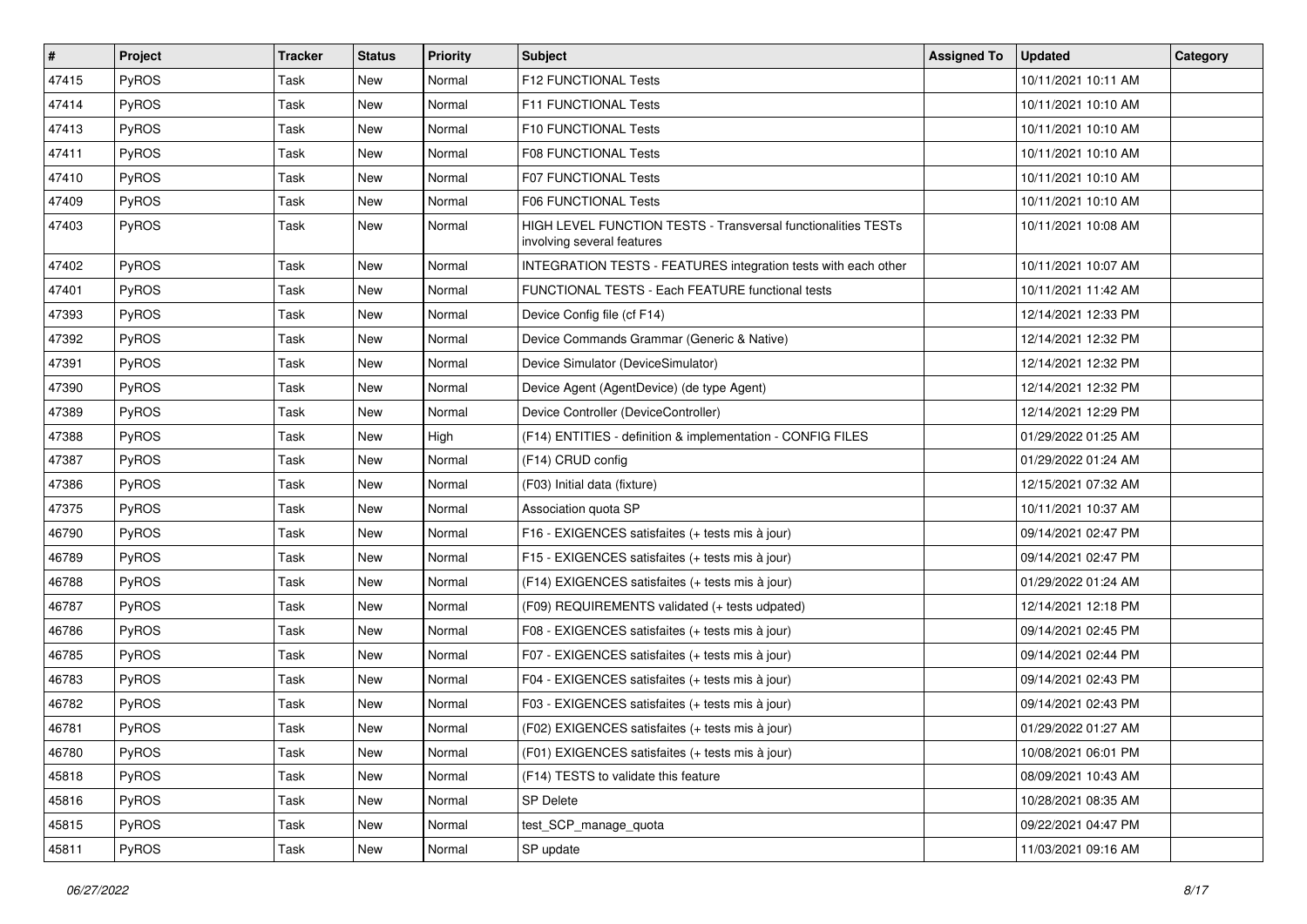| $\sharp$ | Project      | <b>Tracker</b> | <b>Status</b> | <b>Priority</b> | <b>Subject</b>                                                                              | <b>Assigned To</b>   | <b>Updated</b>      | Category |
|----------|--------------|----------------|---------------|-----------------|---------------------------------------------------------------------------------------------|----------------------|---------------------|----------|
| 45810    | <b>PyROS</b> | Task           | New           | Normal          | SP Read (view list and view 1)                                                              |                      | 10/27/2021 02:47 PM |          |
| 45809    | PyROS        | Task           | <b>New</b>    | Normal          | SP Create                                                                                   |                      | 10/27/2021 08:42 AM |          |
| 45799    | PyROS        | Task           | <b>New</b>    | Normal          | Execute TESTS on commit/push (new script PUSH)                                              | Pallier Etienne      | 07/19/2021 08:54 AM |          |
| 45791    | PyROS        | Task           | <b>New</b>    | Normal          | PA1.1 (2022-03) - Présentations et Rapport Avancement                                       |                      | 10/11/2021 11:14 AM |          |
| 45790    | PyROS        | Task           | New           | Normal          | PK1 (2022-01) - Présentations + RA + Doc LIVRABLES                                          |                      | 01/31/2022 11:33 AM |          |
| 45776    | PyROS        | Task           | New           | Normal          | <b>Test User Delete</b>                                                                     |                      | 08/13/2021 01:46 PM |          |
| 45772    | PyROS        | Task           | <b>New</b>    | Normal          | Test User Read (view list and view 1)                                                       |                      | 08/13/2021 01:51 PM |          |
| 45766    | PyROS        | Task           | New           | Normal          | <b>Test User Update</b>                                                                     |                      | 08/13/2021 01:53 PM |          |
| 45762    | PyROS        | Task           | <b>New</b>    | Normal          | <b>Test User Connexion</b>                                                                  |                      | 08/13/2021 01:55 PM |          |
| 45761    | PyROS        | Task           | New           | Normal          | Test User Create (registration)                                                             |                      | 08/13/2021 01:54 PM |          |
| 45756    | PyROS        | Task           | <b>New</b>    | Normal          | QUOTA & PRIO - Gestion du quota et de la priorité                                           |                      | 10/11/2021 10:35 AM |          |
| 45748    | PyROS        | Task           | <b>New</b>    | Normal          | Définir Accesseurs (getX())                                                                 |                      | 01/29/2022 01:21 AM |          |
| 45556    | PyROS        | Task           | <b>New</b>    | Normal          | User activation/deactivation                                                                |                      | 06/25/2021 08:18 AM |          |
| 45552    | PyROS        | Task           | <b>New</b>    | Normal          | General configuration integration                                                           |                      | 03/15/2022 11:15 PM |          |
| 45550    | PyROS        | Task           | <b>New</b>    | Normal          | Users View & Export                                                                         | Koralewski<br>Alexis | 03/29/2022 09:14 AM |          |
| 45485    | PyROS        | Feature        | New           | High            | **** D0 - GENERAL, ADMINISTRATIVE & TECHNICAL                                               |                      | 03/16/2022 04:53 PM |          |
| 45484    | PyROS        | Feature        | New           | Normal          | **** D5 - Images management (L1-L2)                                                         |                      | 02/02/2022 02:36 PM |          |
| 45483    | PyROS        | Feature        | New           | High            | **** D4 - Images production (L0)                                                            |                      | 03/16/2022 07:28 AM |          |
| 45482    | PyROS        | Feature        | <b>New</b>    | High            | **** D3 - Sequences submission & plannig                                                    |                      | 02/22/2022 03:01 PM |          |
| 45481    | PyROS        | Feature        | <b>New</b>    | Normal          | **** D2 - Users & Programs                                                                  |                      | 03/29/2022 09:17 AM |          |
| 45480    | PyROS        | Feature        | <b>New</b>    | High            | **** D1 - System Security & Control                                                         |                      | 05/24/2022 02:55 PM |          |
| 45452    | PyROS        | Story          | New           | Normal          | *** REQ-0XX REQUIREMENTS FROM CNES (PR)                                                     |                      | 06/14/2021 01:17 PM |          |
| 45346    | PyROS        | Task           | New           | Normal          | (F10) ENTITIES - Initial data (fixture)                                                     |                      | 06/03/2021 09:17 AM |          |
| 45340    | PyROS        | Task           | New           | Normal          | <b>INITIAL DATA (fixtures)</b>                                                              | Koralewski<br>Alexis | 12/14/2021 12:09 PM |          |
| 45295    | PyROS        | Task           | <b>New</b>    | Normal          | Create DARK files (acquisition)                                                             |                      | 05/27/2021 11:22 AM |          |
| 45294    | PyROS        | Task           | New           | Normal          | Create BIAS files (acquisition)                                                             |                      | 05/27/2021 11:22 AM |          |
| 45293    | PyROS        | Task           | New           | Normal          | Create FLAT files (acquisition)                                                             |                      | 05/27/2021 11:21 AM |          |
| 45292    | PyROS        | Task           | <b>New</b>    | Normal          | (F10) TESTS to validate this feature                                                        |                      | 05/27/2021 11:11 AM |          |
| 45291    | PyROS        | Task           | New           | Normal          | (F10) AUTHORIZATIONS for this feature (who can do what) :<br>documentation & implementation |                      | 06/08/2021 08:19 AM |          |
| 45290    | PyROS        | Task           | New           | Normal          | (F10) ENTITIES - definition & implementation                                                |                      | 06/03/2021 09:17 AM |          |
| 45195    | PyROS        | Story          | New           | Normal          | REQ-122 Page information état agent                                                         |                      | 05/12/2021 12:18 PM |          |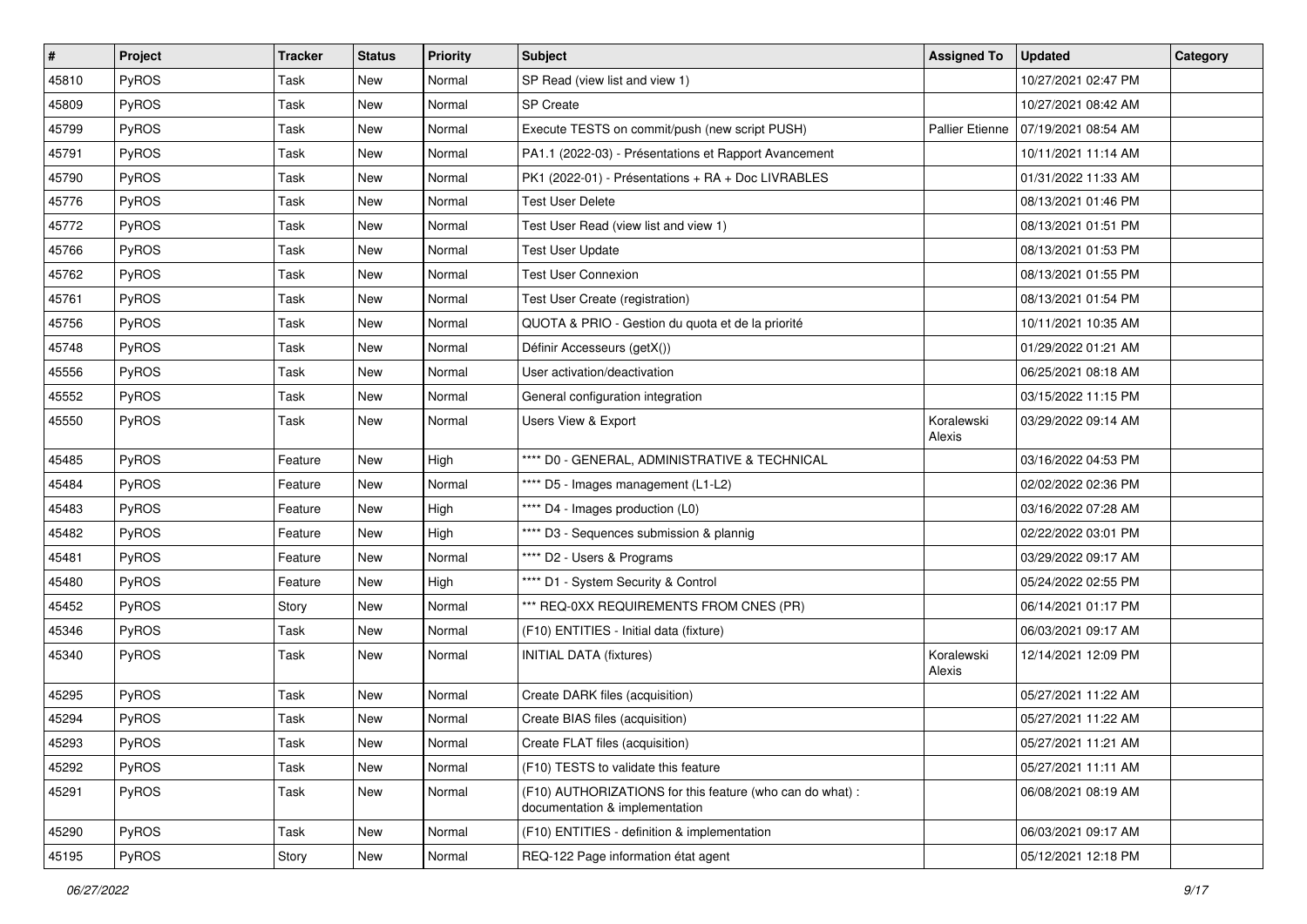| $\vert$ # | Project | <b>Tracker</b> | <b>Status</b> | <b>Priority</b> | Subject                                                                                                                 | <b>Assigned To</b> | <b>Updated</b>      | Category |
|-----------|---------|----------------|---------------|-----------------|-------------------------------------------------------------------------------------------------------------------------|--------------------|---------------------|----------|
| 45194     | PyROS   | Story          | New           | Normal          | REQ-121 Limiter le nombre d'essais de connexion d'un utilisateur                                                        |                    | 05/12/2021 12:17 PM |          |
| 45193     | PyROS   | Story          | New           | Normal          | REQ-120 Pages web dédiées pour gérer différents besoins                                                                 |                    | 05/12/2021 12:17 PM |          |
| 45192     | PyROS   | Story          | New           | Normal          | REQ-119 Analyse images : le service de traitement d'images doit être<br>interopérable (à distance, par service externe) |                    | 05/12/2021 12:17 PM |          |
| 45191     | PyROS   | Story          | New           | Normal          | REQ-118 Avoir un obturateur sur les caméras (Utile pour faire les Dark)                                                 |                    | 05/12/2021 12:16 PM |          |
| 45190     | PyROS   | Story          | New           | Normal          | REQ-117 Calibration : génération des images de calibration en fonction<br>du temps (DBF) (Dark dépend du temps pose)    |                    | 05/12/2021 12:16 PM |          |
| 45189     | PyROS   | Story          | New           | Normal          | REQ-116 Calibration astro: trouver une solution quand l'image est<br>distendue (distortion)                             |                    | 05/12/2021 12:16 PM |          |
| 45188     | PyROS   | Story          | New           | Normal          | REQ-115 Calibration: traiter efficacement les fichiers de calibration<br>DBF (dark, bias, flat)                         |                    | 05/12/2021 12:15 PM |          |
| 45187     | PyROS   | Story          | New           | Normal          | REQ-114 Planification des séquences : Equité                                                                            |                    | 05/12/2021 12:15 PM |          |
| 45186     | PyROS   | Story          | New           | Normal          | REQ-113 Planification des séquences : Efficacité, efficience                                                            |                    | 05/12/2021 12:15 PM |          |
| 45185     | PyROS   | Story          | New           | Normal          | REQ-112 Planification des séquences : Flexibilité                                                                       |                    | 05/12/2021 12:14 PM |          |
| 45184     | PyROS   | Story          | New           | Normal          | REQ-111 Mise en sécurité automatique en cas de cyclone                                                                  |                    | 03/16/2022 04:38 PM |          |
| 45183     | PyROS   | Story          | New           | Normal          | REQ-110 Arrêt et redémarrage automatique en cas de coupure<br>électrique                                                |                    | 03/16/2022 04:38 PM |          |
| 45182     | PyROS   | Story          | <b>New</b>    | Normal          | REQ-109 Afficher infos utiles sur les requetes/séquences                                                                |                    | 05/12/2021 12:13 PM |          |
| 45181     | PyROS   | Story          | New           | Normal          | REQ-108 Pouvoir déposer dans différents systèmes de coordonnées                                                         |                    | 02/22/2022 04:38 PM |          |
| 45180     | PyROS   | Story          | New           | Normal          | REQ-107 Suivi complet d'une requête, depuis son dépot, jusqu'à son<br>exécution, en passant par sa planification        |                    | 05/12/2021 12:12 PM |          |
| 45179     | PyROS   | Story          | <b>New</b>    | Normal          | REQ-106 Requete appartient à un SP (lié à un PI qui est lié à des<br>users)                                             |                    | 05/12/2021 12:12 PM |          |
| 45178     | PyROS   | Story          | <b>New</b>    | Normal          | REQ-105 Pouvoir enlever une séquence (scène) déposée pour en<br>déposer une autre                                       |                    | 05/12/2021 12:11 PM |          |
| 45177     | PyROS   | Story          | New           | Normal          | REQ-104 Rôles utilisateurs (profils)                                                                                    |                    | 05/12/2021 12:11 PM |          |
| 45176     | PyROS   | Story          | New           | Normal          | REQ-103 Connexion unique pour accéder à tous les services, si<br>possible via annuaire LDAP                             |                    | 05/12/2021 12:10 PM |          |
| 45175     | PyROS   | Story          | New           | Normal          | REQ-102 Surveillance et sécurisation de la BD                                                                           |                    | 03/16/2022 04:38 PM |          |
| 45174     | PyROS   | Story          | New           | Normal          | REQ-213 Sauvegarde temporaire des images brutes pour opérations de<br>maintenance                                       |                    | 05/12/2021 12:01 PM |          |
| 45173     | PyROS   | Story          | New           | Normal          | REQ-212 Espace privé pour extensions et déploiement sans git                                                            |                    | 05/12/2021 12:00 PM |          |
| 45172     | PyROS   | Story          | New           | Normal          | REQ-211 Allsky scan                                                                                                     |                    | 05/12/2021 11:58 AM |          |
| 45171     | PyROS   | Story          | New           | Normal          | REQ-210 Affichage contenu BD                                                                                            |                    | 05/12/2021 11:58 AM |          |
| 45170     | PyROS   | Story          | New           | Normal          | REQ-209 Lecture des logs                                                                                                |                    | 05/12/2021 11:58 AM |          |
| 45169     | PyROS   | Story          | New           | Normal          | REQ-208 Lecture et téléchargement des images                                                                            |                    | 05/12/2021 11:57 AM |          |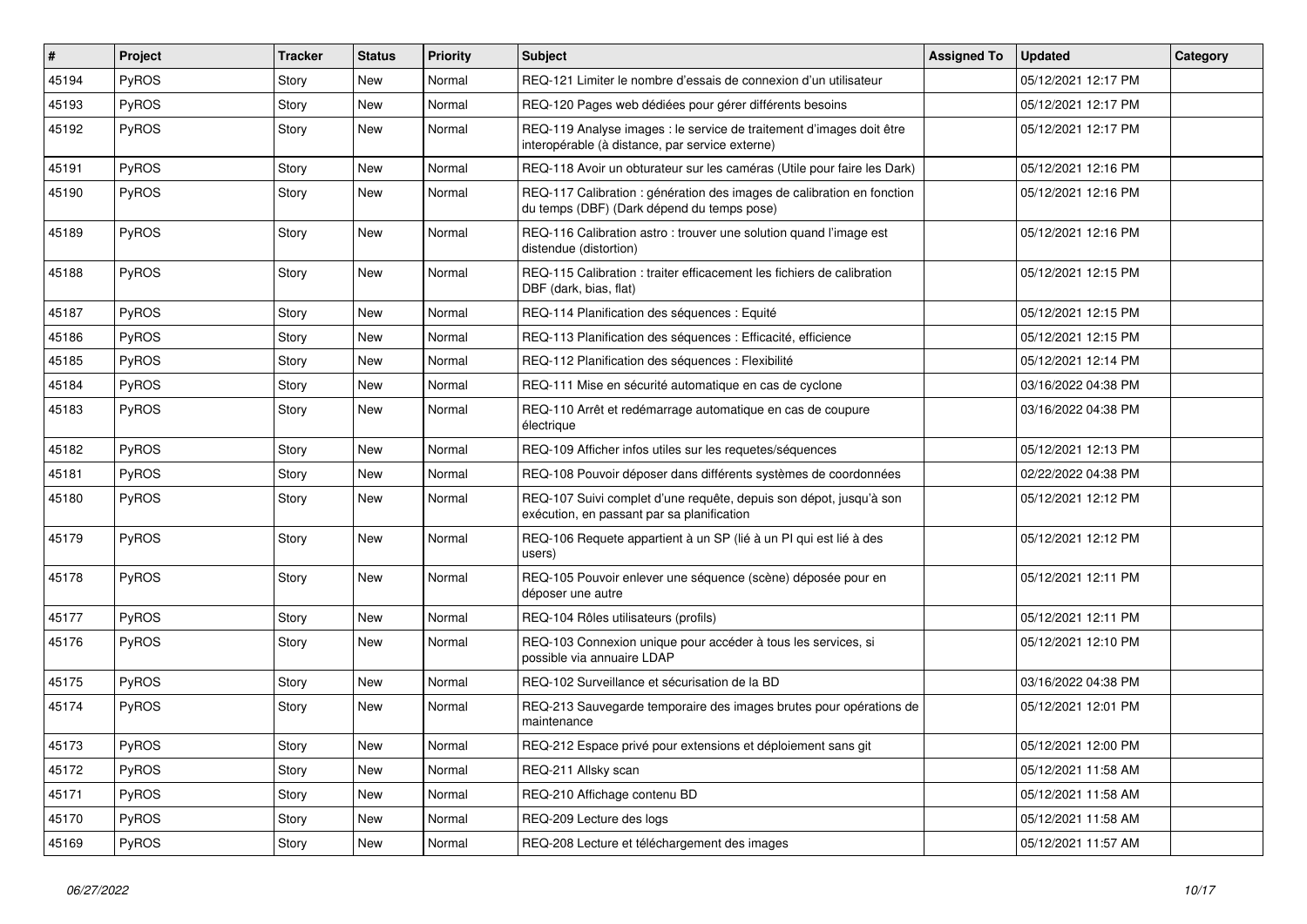| $\vert$ # | Project | <b>Tracker</b> | <b>Status</b> | <b>Priority</b> | Subject                                                                   | <b>Assigned To</b> | <b>Updated</b>      | Category |
|-----------|---------|----------------|---------------|-----------------|---------------------------------------------------------------------------|--------------------|---------------------|----------|
| 45168     | PyROS   | Story          | New           | Normal          | REQ-207 Rapports de synthèse, outils de monitoring                        |                    | 05/12/2021 11:57 AM |          |
| 45167     | PyROS   | Story          | <b>New</b>    | Normal          | REQ-206 Espace mutualisé (comme CADOR)                                    |                    | 05/12/2021 11:57 AM |          |
| 45166     | PyROS   | Story          | New           | Normal          | REQ-205 Bandeau en haut de pages pour messages d'info ou<br>avertissement |                    | 05/12/2021 11:56 AM |          |
| 45165     | PyROS   | Story          | <b>New</b>    | Normal          | REQ-204 Architecture site, différents espaces selon les roles             |                    | 05/12/2021 11:56 AM |          |
| 45164     | PyROS   | Story          | New           | Normal          | REQ-203 GUI multilingue (choix de la langue)                              |                    | 05/12/2021 11:55 AM |          |
| 45163     | PyROS   | Story          | New           | Normal          | REQ-013 PYROS-10 ordonnancement temps réel                                |                    | 07/01/2021 08:30 AM |          |
| 45162     | PyROS   | Story          | New           | Normal          | REQ-014 PYROS-10 priorité et quotas utilisateurs                          |                    | 07/01/2021 08:29 AM |          |
| 45161     | PyROS   | Story          | <b>New</b>    | Normal          | REQ-011 PYROS-10 ordonnanceur sur chaque télescope                        |                    | 07/01/2021 08:29 AM |          |
| 45160     | PyROS   | Story          | <b>New</b>    | Normal          | REQ-012 PYROS-10 limiter les temps morts entre requêtes                   |                    | 05/12/2021 10:47 AM |          |
| 45159     | PyROS   | Story          | New           | Normal          | REQ-003 Interface avec les données CNRS de manière authentifiée           |                    | 05/12/2021 10:46 AM |          |
| 45158     | PyROS   | Story          | New           | Normal          | REQ-006 Notification de changement d'état d'une requête                   |                    | 05/12/2021 10:45 AM |          |
| 45157     | PyROS   | Story          | <b>New</b>    | Normal          | REQ-002 Déclenchement des jobs sur déclenchement au lieu de<br>scrutation |                    | 05/12/2021 11:46 AM |          |
| 45156     | PyROS   | Story          | <b>New</b>    | Normal          | REQ-004 POC GTRS et websocket                                             |                    | 05/12/2021 11:45 AM |          |
| 45155     | PyROS   | Story          | New           | Normal          | REQ-001 planification de tâches récurrentes                               |                    | 05/12/2021 10:44 AM |          |
| 45154     | PyROS   | Story          | New           | Normal          | REQ-070 SSI_010 Spécifications techniques SSI                             |                    | 03/16/2022 04:42 PM |          |
| 45153     | PyROS   | Story          | <b>New</b>    | Normal          | REQ-051 Sécurité des systèmes informatique (SSI)                          |                    | 03/16/2022 04:44 PM |          |
| 45152     | PyROS   | Story          | New           | Normal          | REQ-068 ACCEPT_010 Plan de validation et d'essai                          |                    | 05/12/2021 10:42 AM |          |
| 45151     | PyROS   | Story          | <b>New</b>    | Normal          | REQ-069 Plan de validation et d'essai                                     |                    | 05/12/2021 10:42 AM |          |
| 45150     | PyROS   | Story          | <b>New</b>    | Normal          | REQ-066 QUALIF_030 Exigence                                               |                    | 05/12/2021 10:41 AM |          |
| 45149     | PyROS   | Story          | <b>New</b>    | Normal          | REQ-067 Qualification des exigences                                       |                    | 05/12/2021 10:41 AM |          |
| 45148     | PyROS   | Story          | <b>New</b>    | Normal          | REQ-063 Qualification opérationnelle                                      |                    | 05/12/2021 10:40 AM |          |
| 45147     | PyROS   | Story          | New           | Normal          | REQ-059 Qualification technique                                           |                    | 05/12/2021 10:40 AM |          |
| 45146     | PyROS   | Story          | New           | Normal          | REQ-064 Déploiement                                                       |                    | 05/12/2021 10:39 AM |          |
| 45145     | PyROS   | Story          | <b>New</b>    | Normal          | REQ-062 QUALIF_020 Qualification opérationnelle                           |                    | 05/12/2021 10:39 AM |          |
| 45144     | PyROS   | Story          | <b>New</b>    | Normal          | REQ-060 JUSTIF_010 Justification de la définition                         |                    | 05/12/2021 10:38 AM |          |
| 45143     | PyROS   | Story          | New           | Normal          | REQ-061 Justification de la définition                                    |                    | 05/12/2021 10:37 AM |          |
| 45142     | PyROS   | Story          | New           | Normal          | REQ-058 QUALIF_010 Qualification technique                                |                    | 05/12/2021 10:37 AM |          |
| 45141     | PyROS   | Story          | <b>New</b>    | Normal          | REQ-056 INTERFACE_010 Interfaçage avec PyROS                              |                    | 05/12/2021 10:36 AM |          |
| 45140     | PyROS   | Story          | New           | Normal          | REQ-057 Interfaçage avec TAROT NC                                         |                    | 05/12/2021 10:36 AM |          |
| 45139     | PyROS   | Story          | New           | Normal          | REQ-054 Documentation et Formation                                        |                    | 05/12/2021 10:35 AM |          |
| 45138     | PyROS   | Story          | New           | Normal          | REQ-055 ERGO_040 Documentation                                            |                    | 05/12/2021 10:35 AM |          |
| 45137     | PyROS   | Story          | New           | Normal          | REQ-053 ERGO_030 Formation                                                |                    | 05/12/2021 10:35 AM |          |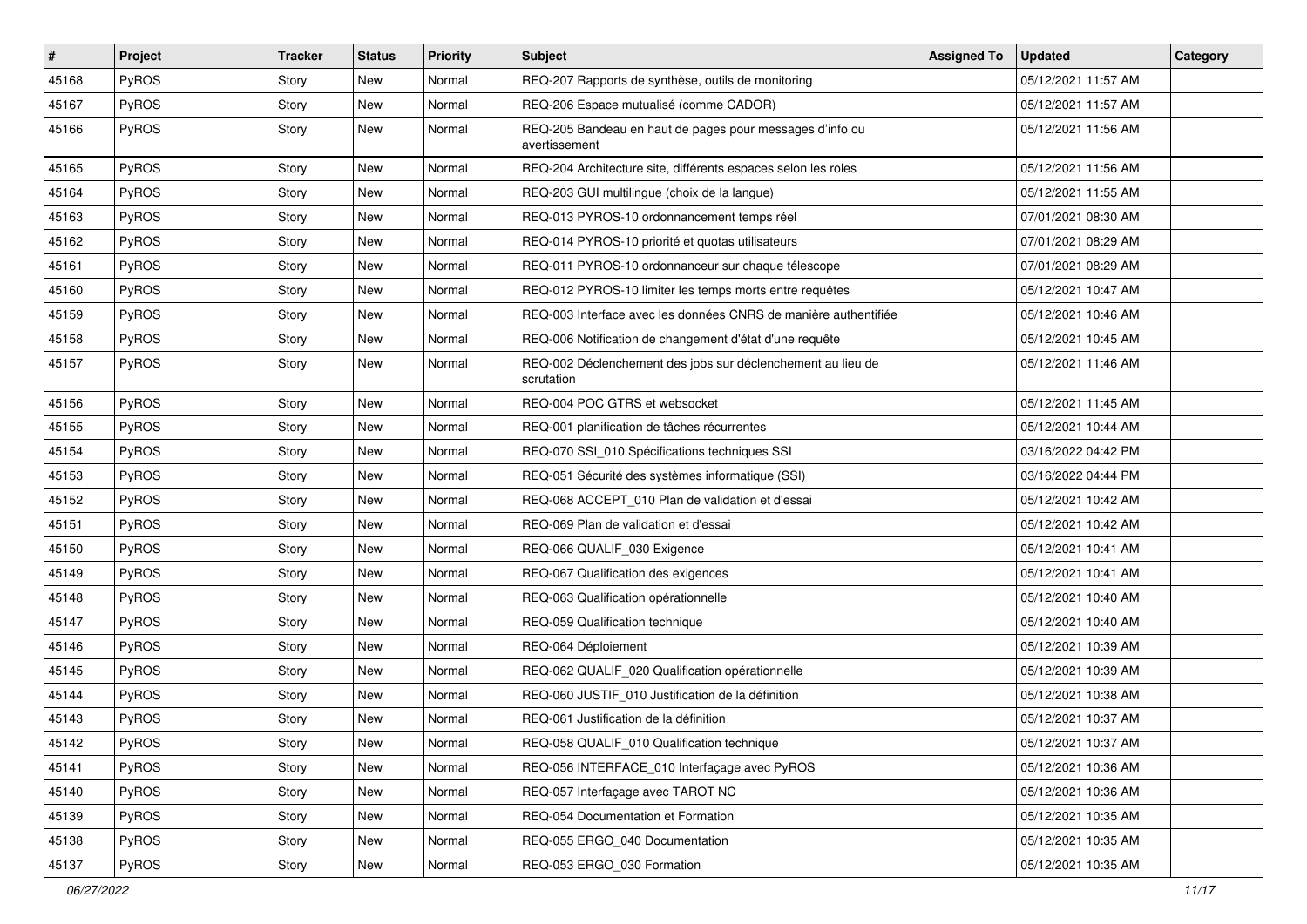| $\vert$ # | Project      | <b>Tracker</b> | <b>Status</b> | <b>Priority</b> | Subject                                                                                 | <b>Assigned To</b> | <b>Updated</b>      | Category |
|-----------|--------------|----------------|---------------|-----------------|-----------------------------------------------------------------------------------------|--------------------|---------------------|----------|
| 45136     | PyROS        | Story          | <b>New</b>    | Normal          | REQ-052 ERGO_020 Operabilité                                                            |                    | 05/12/2021 10:34 AM |          |
| 45135     | PyROS        | Story          | <b>New</b>    | Normal          | REQ-050 SURETE_260 Système informatique (SSI)                                           |                    | 03/16/2022 04:42 PM |          |
| 45134     | <b>PyROS</b> | Story          | <b>New</b>    | Normal          | REQ-043 SURETE 180 Sécurité des personnes : lumière                                     |                    | 05/12/2021 10:33 AM |          |
| 45133     | PyROS        | Story          | New           | Normal          | REQ-042 SURETE_170 Sécurité des personnes : système d'arrêt<br>automatique              |                    | 05/12/2021 10:33 AM |          |
| 45132     | <b>PyROS</b> | Story          | <b>New</b>    | Normal          | REQ-031 SURETE_040 Automatisation du bâtiment                                           |                    | 05/12/2021 10:32 AM |          |
| 45131     | PyROS        | Story          | New           | Normal          | REQ-049 SURETE_250 Transfert des données                                                |                    | 03/16/2022 04:16 PM |          |
| 45130     | PyROS        | Story          | New           | Normal          | REQ-047 SURETE_240 Sauvegarde des données brutes                                        |                    | 03/16/2022 04:42 PM |          |
| 45129     | PyROS        | Story          | New           | Normal          | REQ-046 SURETE_210 Arrêt du système en cas de condition<br>météorologiques défavorables |                    | 03/16/2022 04:42 PM |          |
| 45128     | PyROS        | Story          | <b>New</b>    | Normal          | REQ-045 SECURITE_200 Système d'alerte                                                   |                    | 03/16/2022 04:42 PM |          |
| 45127     | PyROS        | Story          | New           | Normal          | REQ-044 SURETE_190 Sécurité des personnes : système d'arrêt<br>d'urgence                |                    | 05/12/2021 10:30 AM |          |
| 45126     | <b>PyROS</b> | Story          | New           | Normal          | REQ-048 sauvegarde des données brutes                                                   |                    | 03/16/2022 04:43 PM |          |
| 45125     | PyROS        | Story          | <b>New</b>    | Normal          | REQ-041 information sur les composants (ajout)                                          |                    | 05/12/2021 10:29 AM |          |
| 45124     | PyROS        | Story          | New           | Normal          | REQ-038 focalisation, alignement,                                                       |                    | 05/12/2021 10:29 AM |          |
| 45123     | PyROS        | Story          | <b>New</b>    | Normal          | REQ-036 logiciel pour la maintenance à distance                                         |                    | 05/12/2021 10:28 AM |          |
| 45122     | PyROS        | Story          | <b>New</b>    | Normal          | REQ-032 automatisation du bâtiment et du télescope                                      |                    | 05/12/2021 10:27 AM |          |
| 45121     | PyROS        | Story          | New           | Normal          | REQ-009 requêtes de calibration                                                         |                    | 05/12/2021 10:54 AM |          |
| 45120     | PyROS        | Story          | <b>New</b>    | Normal          | REQ-017 Information sur les requêtes soumises par l'utilisateur                         |                    | 05/12/2021 10:55 AM |          |
| 45119     | <b>PyROS</b> | Story          | <b>New</b>    | Normal          | REQ-008 requêtes SST flexibles                                                          |                    | 05/12/2021 10:54 AM |          |
| 45118     | PyROS        | Story          | <b>New</b>    | Normal          | REQ-016 informations sur les composants de l'observatoire                               |                    | 05/12/2021 10:55 AM |          |
| 45117     | PyROS        | Story          | <b>New</b>    | Normal          | REQ-019 Mise à disposition des images et mesures                                        |                    | 05/12/2021 10:55 AM |          |
| 45116     | <b>PyROS</b> | Story          | New           | Normal          | REQ-039 SURETE_160 Sauvegarde des pannes                                                |                    | 05/12/2021 10:56 AM |          |
| 45115     | PyROS        | Story          | New           | Normal          | REQ-035 SURETE_130 Maintenance à distance                                               |                    | 05/12/2021 10:56 AM |          |
| 45114     | PyROS        | Story          | <b>New</b>    | Normal          | REQ-021 FONC_020 Saut en déclinaison entre chaque image                                 |                    | 05/12/2021 10:15 AM |          |
| 45113     | PyROS        | Story          | <b>New</b>    | Normal          | REQ-024 FONC 080 Directions et trajectoires accessibles                                 |                    | 05/12/2021 10:11 AM |          |
| 45112     | PyROS        | Story          | New           | Normal          | REQ-023 FONC_030 Délai de reprogrammation                                               |                    | 05/12/2021 10:00 AM |          |
| 45103     | PyROS        | Story          | New           | Normal          | REQ-033 SURETE_050 Prise en compte de la météo                                          |                    | 03/16/2022 04:42 PM |          |
| 45102     | PyROS        | Story          | New           | Normal          | REQ-029 Métadonnées des images                                                          |                    | 05/11/2021 04:44 PM |          |
| 45101     | PyROS        | Story          | New           | Normal          | REQ-034 SURETE 080 Coupure électrique                                                   |                    | 03/16/2022 04:42 PM |          |
| 45100     | PyROS        | Story          | New           | Normal          | REQ-026 Plage d'angles horaires et ligne d'horizon                                      |                    | 05/11/2021 04:38 PM |          |
| 45099     | PyROS        | Story          | New           | Normal          | REQ-037 SURETE 140 Vérification du fonctionnement du télescope :<br>calibration         |                    | 05/11/2021 04:35 PM |          |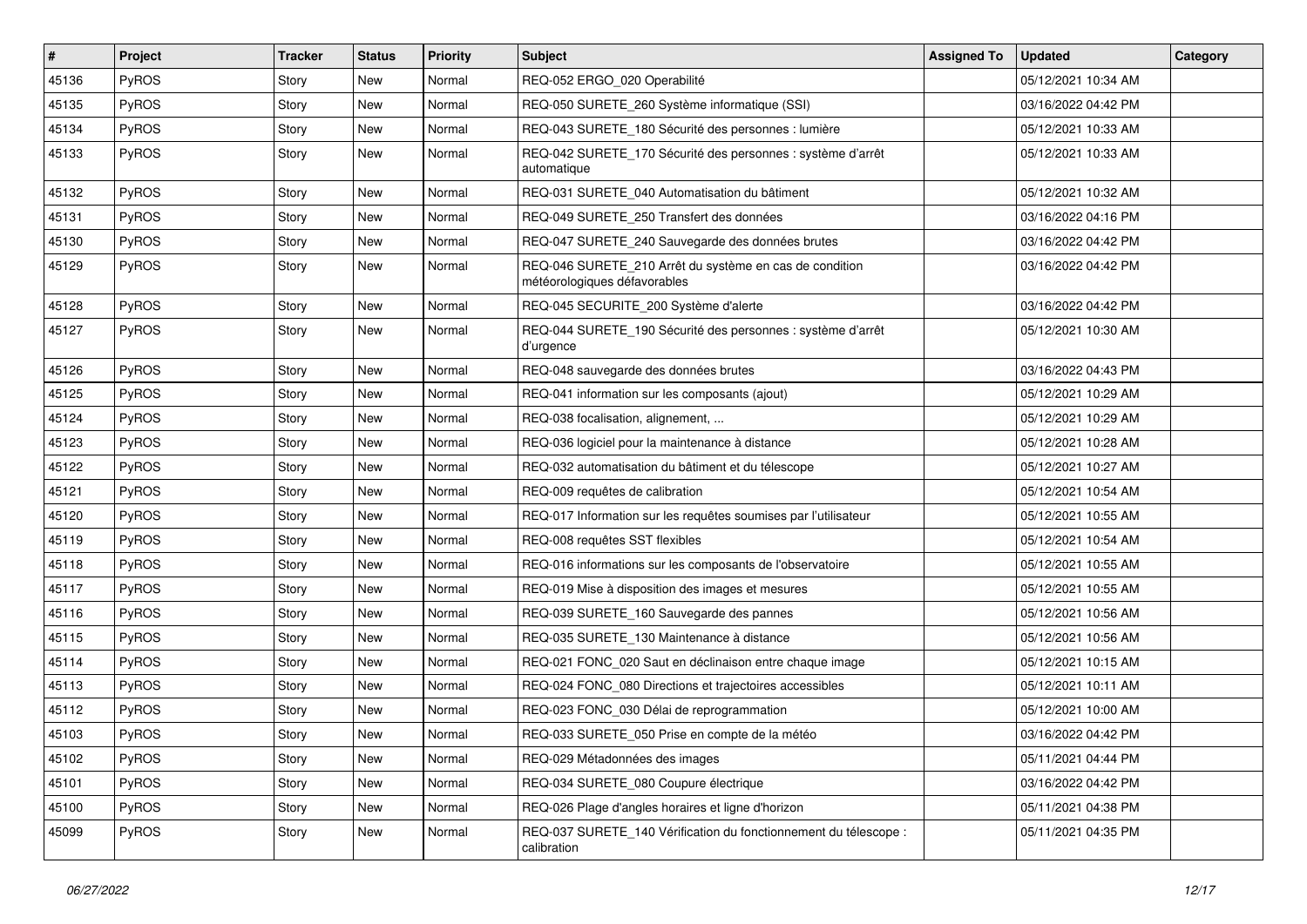| #     | Project | <b>Tracker</b> | <b>Status</b> | <b>Priority</b> | <b>Subject</b>                                                                                                                                       | <b>Assigned To</b>     | <b>Updated</b>      | Category |
|-------|---------|----------------|---------------|-----------------|------------------------------------------------------------------------------------------------------------------------------------------------------|------------------------|---------------------|----------|
| 45098 | PyROS   | Story          | <b>New</b>    | Normal          | REQ-030 SURETE_30 Répartition des nuits                                                                                                              |                        | 05/11/2021 04:27 PM |          |
| 45097 | PyROS   | Story          | New           | Normal          | REQ-028 FONC_180 Métadonnées pour les poursuites LEO<br>(optionnelle)                                                                                |                        | 05/11/2021 04:45 PM |          |
| 45096 | PyROS   | Story          | <b>New</b>    | Normal          | REQ-027 FONC_170 Métadonnées                                                                                                                         |                        | 05/11/2021 04:44 PM |          |
| 45095 | PyROS   | Story          | New           | Normal          | REQ-018 Cloisonnement des données                                                                                                                    |                        | 05/11/2021 04:17 PM |          |
| 45051 | PyROS   | Task           | <b>New</b>    | Normal          | Implémenter le protocole Indi avec une classe DeviceControllerIndi                                                                                   |                        | 05/06/2021 05:05 PM |          |
| 45049 | PyROS   | Task           | <b>New</b>    | Normal          | <b>CAMERA FLI</b>                                                                                                                                    |                        | 07/16/2021 09:34 AM |          |
| 45048 | PyROS   | Task           | <b>New</b>    | Normal          | HARDWARE DEVICES definition, test, config, management                                                                                                |                        | 10/08/2021 05:51 PM |          |
| 45047 | PyROS   | Task           | <b>New</b>    | Normal          | Piloter le telescope en mode manuel depuis le Dashboard                                                                                              | <b>Pallier Etienne</b> | 12/14/2021 12:34 PM |          |
| 45046 | PyROS   | Task           | New           | Normal          | Manual mode                                                                                                                                          |                        | 12/14/2021 12:34 PM |          |
| 45043 | PyROS   | Task           | <b>New</b>    | High            | Démo IRAP (install classique ?) + retrouver ancienne utilisation de<br>PlcConfig                                                                     | Pallier Etienne        | 12/14/2021 12:00 PM |          |
| 45041 | PyROS   | Task           | <b>New</b>    | Normal          | Pouvoir télécharger zip ou faire clone depuis gitlab sans se connecter                                                                               | Pallier Etienne        | 05/06/2021 04:05 PM |          |
| 45040 | PyROS   | Task           | <b>New</b>    | High            | NEW Agent v2 basé sur new config yaml (base pour F09)                                                                                                | <b>Pallier Etienne</b> | 01/29/2022 01:04 AM |          |
| 45035 | PyROS   | Task           | <b>New</b>    | Normal          | Resilience (failure tolerance)                                                                                                                       |                        | 05/06/2021 12:58 PM |          |
| 45034 | PyROS   | Task           | <b>New</b>    | Normal          | Resilience (failure tolerance)                                                                                                                       |                        | 05/06/2021 12:58 PM |          |
| 45018 | PyROS   | Task           | <b>New</b>    | High            | Définir config pour TNC (4 channels Cam)                                                                                                             | Klotz Alain            | 10/12/2021 08:52 AM |          |
| 45004 | PyROS   | Task           | New           | High            | MAIN CONFIG FILE - Décrire dans un fichier texte la configuration<br>complète d'une UNIT (monture) et tous ses composants et instruments<br>associés |                        | 01/29/2022 01:25 AM |          |
| 45003 | PyROS   | Task           | <b>New</b>    | Normal          | Config Read & View                                                                                                                                   | Koralewski<br>Alexis   | 08/09/2021 10:43 AM |          |
| 45000 | PyROS   | Task           | <b>New</b>    | High            | Generic commands grammar description & management                                                                                                    |                        | 05/06/2021 05:05 PM |          |
| 44999 | PyROS   | Task           | <b>New</b>    | Normal          | Execution                                                                                                                                            |                        | 12/14/2021 12:35 PM |          |
| 44998 | PyROS   | Task           | <b>New</b>    | Normal          | Monitoring: Check & log continuously instrument (or telescope) status                                                                                |                        | 12/14/2021 12:33 PM |          |
| 44997 | PyROS   | Task           | New           | Normal          | Start & Stop                                                                                                                                         |                        | 12/14/2021 12:33 PM |          |
| 44995 | PyROS   | Task           | New           | Normal          | (F09) TESTS to validate this feature                                                                                                                 |                        | 10/08/2021 05:45 PM |          |
| 44994 | PyROS   | Task           | <b>New</b>    | Normal          | (F09) AUTHORIZATIONS for this feature (who can do what) : doc &<br>implem.                                                                           |                        | 12/14/2021 12:15 PM |          |
| 44993 | PyROS   | Task           | <b>New</b>    | Normal          | (F09) ENTITIES definition & implementation                                                                                                           |                        | 12/14/2021 12:33 PM |          |
| 44992 | PyROS   | Task           | <b>New</b>    | Normal          | Switch modes between Automatic and Manual mode                                                                                                       |                        | 05/04/2021 12:31 PM |          |
| 44991 | PyROS   | Task           | <b>New</b>    | Normal          | Execution                                                                                                                                            |                        | 05/04/2021 12:30 PM |          |
| 44990 | PyROS   | Task           | New           | Normal          | Monitoring: Check & log continuously Telescope and instruments<br>status, and make a general synthesis                                               |                        | 05/04/2021 12:30 PM |          |
| 44989 | PyROS   | Task           | New           | Normal          | Start & Stop                                                                                                                                         |                        | 05/04/2021 12:29 PM |          |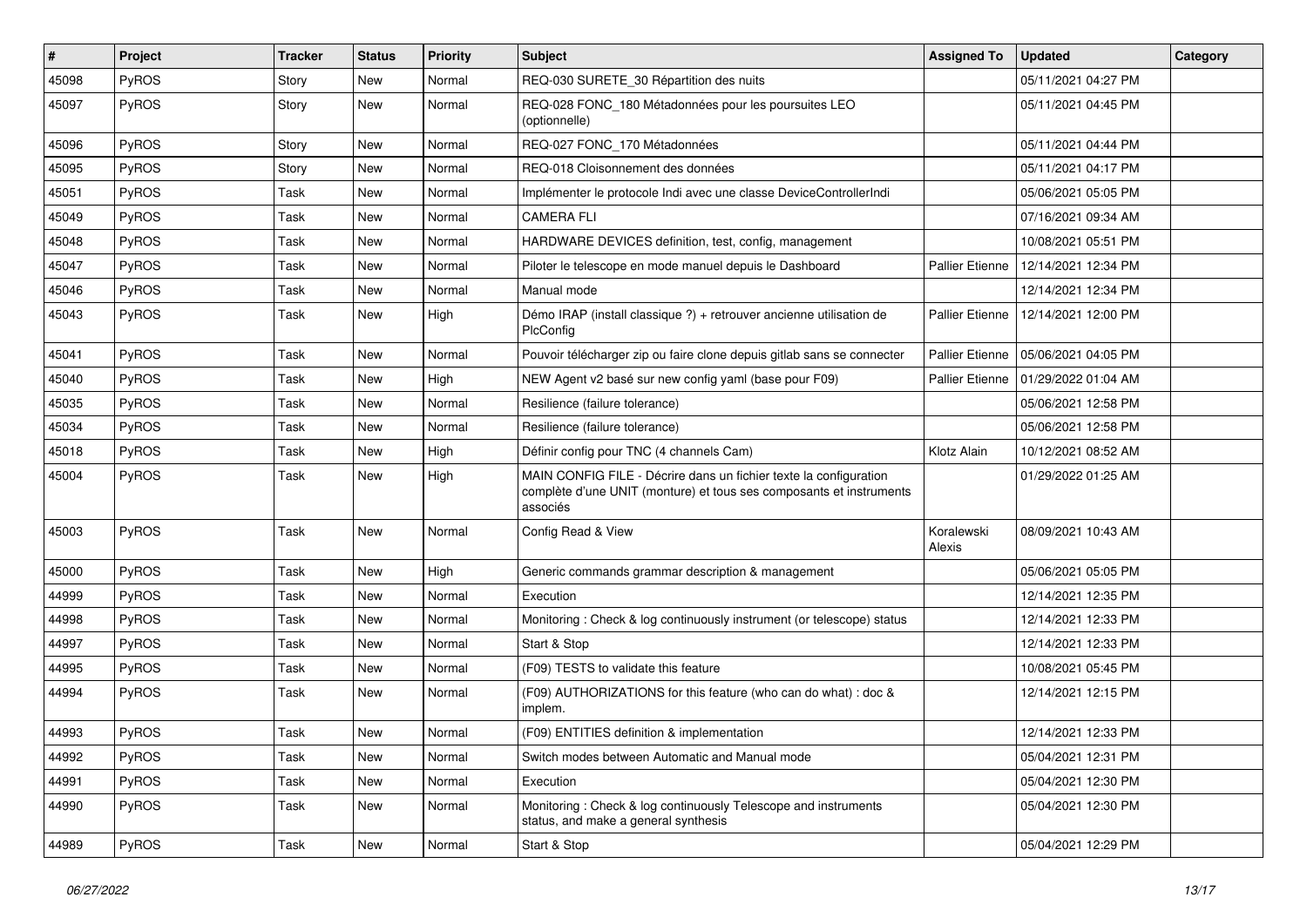| $\sharp$ | Project      | <b>Tracker</b> | <b>Status</b> | <b>Priority</b> | Subject                                                                                                                                 | <b>Assigned To</b>   | <b>Updated</b>      | Category |
|----------|--------------|----------------|---------------|-----------------|-----------------------------------------------------------------------------------------------------------------------------------------|----------------------|---------------------|----------|
| 44988    | PyROS        | Task           | New           | Normal          | TESTS to validate this feature                                                                                                          |                      | 05/04/2021 12:26 PM |          |
| 44987    | PyROS        | Task           | New           | Normal          | (F08) AUTHORIZATIONS for this feature (who can do what) :<br>documentation & implementation                                             |                      | 06/08/2021 08:20 AM |          |
| 44986    | PyROS        | Task           | New           | Normal          | ENTITIES (& properties) to be defined                                                                                                   |                      | 05/04/2021 12:25 PM |          |
| 44973    | <b>PyROS</b> | Task           | New           | Normal          | (F07) Scheduling Sequences according to priorities, quotas, observing<br>conditions, Seq parameters, Seq constraints                    |                      | 05/06/2021 02:59 PM |          |
| 44972    | PyROS        | Task           | New           | Normal          | Planning triggers - each time the context is changed                                                                                    |                      | 05/03/2021 12:06 PM |          |
| 44971    | PyROS        | Task           | New           | Normal          | Get the list of sequences to be planned                                                                                                 |                      | 05/03/2021 11:43 AM |          |
| 44970    | PyROS        | Task           | New           | Normal          | TESTS to validate this feature                                                                                                          |                      | 05/03/2021 11:41 AM |          |
| 44969    | PyROS        | Task           | New           | Normal          | (F07) AUTHORIZATIONS for this feature (who can do what) :<br>documentation & implementation                                             |                      | 06/08/2021 08:21 AM |          |
| 44968    | PyROS        | Task           | New           | Normal          | ENTITIES (& properties) to be defined                                                                                                   |                      | 05/03/2021 11:38 AM |          |
| 44945    | PyROS        | Task           | New           | Normal          | (READ 1) Sequence detailed view                                                                                                         |                      | 02/03/2022 09:45 AM |          |
| 44939    | <b>PyROS</b> | Task           | New           | Normal          | SUBMIT a Seq to planning (status => "submitted")                                                                                        | Koralewski<br>Alexis | 02/03/2022 10:23 AM |          |
| 44932    | PyROS        | Task           | New           | Normal          | CREATE a Sequence (must be attached to a valid SP)                                                                                      |                      | 02/23/2022 12:02 PM |          |
| 44930    | PyROS        | Task           | New           | Normal          | (F05) TESTS & REQUIREMENTS to validate this feature                                                                                     | Koralewski<br>Alexis | 02/22/2022 03:01 PM |          |
| 44928    | PyROS        | Task           | New           | Normal          | (F05) ENTITIES definition (doc spec) & implementation (DB)                                                                              | Koralewski<br>Alexis | 02/03/2022 10:13 AM |          |
| 44924    | PyROS        | Task           | New           | Normal          | (F04) ENTITIES - definition & implementation                                                                                            |                      | 12/15/2021 07:36 AM |          |
| 44923    | <b>PyROS</b> | Task           | New           | Normal          | (F04) TESTS to validate this feature                                                                                                    |                      | 12/15/2021 07:36 AM |          |
| 44922    | PyROS        | Task           | New           | Normal          | (F04) AUTHORIZATIONS for this feature (who can do what) :<br>documentation & implementation                                             |                      | 12/15/2021 07:37 AM |          |
| 44921    | <b>PyROS</b> | Task           | New           | Normal          | Démarrage de la production des fichiers de calibration (fin de nuit)                                                                    |                      | 04/30/2021 12:43 PM |          |
| 44920    | PyROS        | Task           | <b>New</b>    | Normal          | Démarrage ou fin des observations (début/fin de nuit)                                                                                   |                      | 04/30/2021 12:43 PM |          |
| 44919    | PyROS        | Task           | New           | Normal          | Sauvegarder (logger) les différents changements d'état                                                                                  |                      | 12/15/2021 07:37 AM |          |
| 44918    | PyROS        | Task           | New           | Normal          | Optimiser : Agir sur le système en fonction des conditions d'observation<br>pour n'observer que quand la qualité du ciel est suffisante |                      | 04/30/2021 12:41 PM |          |
| 44917    | PyROS        | Task           | New           | Normal          | Sécuriser : Agir sur le système en fonction de l'environnement<br>(externe/interne) pour la sécurité de l'Observatoire et des personnes |                      | 04/30/2021 12:41 PM |          |
| 44916    | PyROS        | Task           | New           | Normal          | Rythmer : Agir sur le système pour lui donner un rythme en fonction du<br>temps (nuit/jour)                                             |                      | 04/30/2021 12:43 PM |          |
| 44915    | PyROS        | Task           | New           | Normal          | Changer le mode du système : passer en mode manuel (maintenance)<br>ou automatique                                                      |                      | 12/15/2021 07:37 AM |          |
| 44914    | PyROS        | Task           | New           | Normal          | (re-)Démarrer, mettre en Pause, ou Stopper tout ou partie du système                                                                    |                      | 04/30/2021 12:40 PM |          |
| 44907    | PyROS        | Task           | New           | Normal          | Show Weather & Observatory monitored data (in a convenient way)                                                                         |                      | 05/05/2022 09:53 AM |          |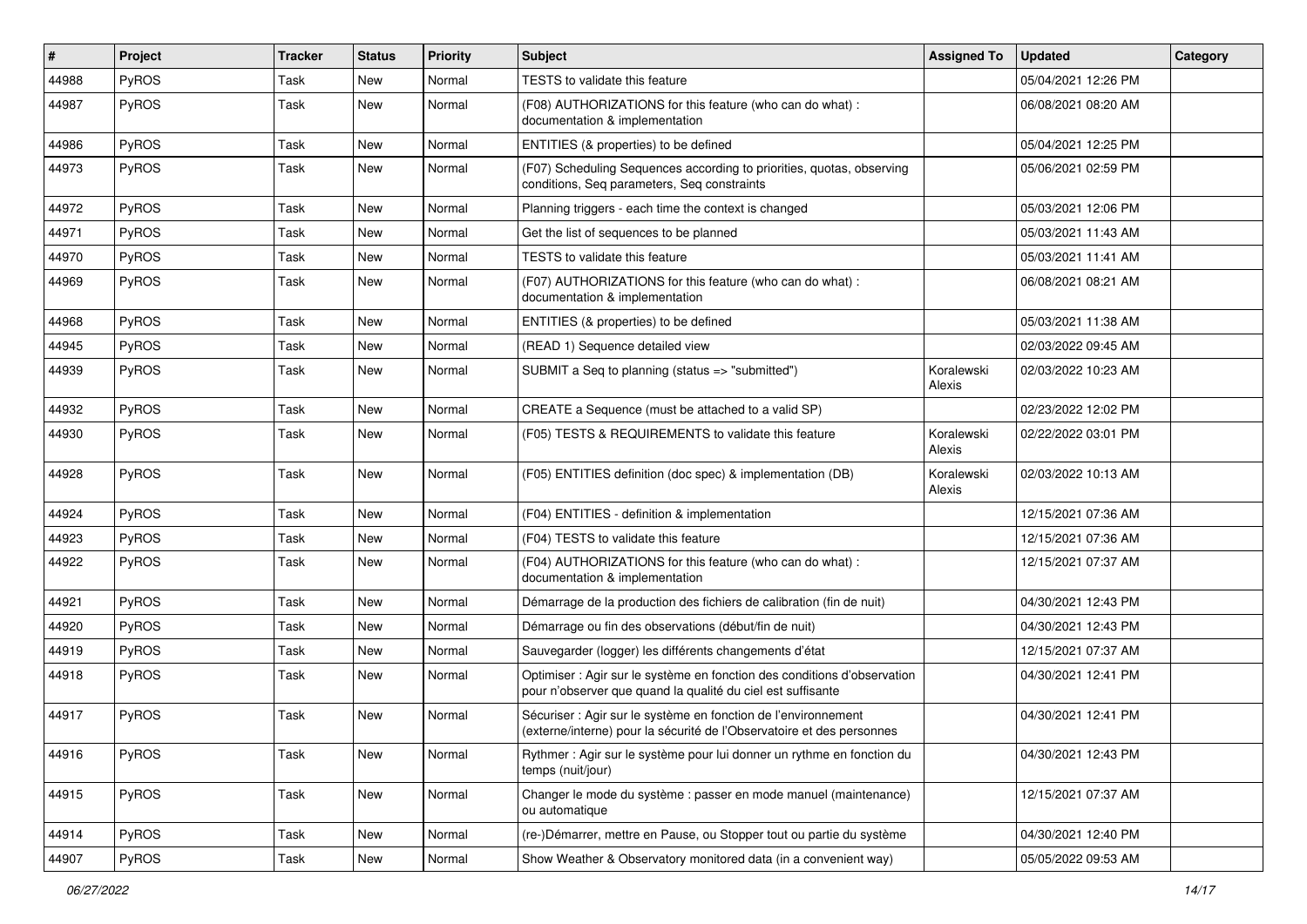| #     | Project      | <b>Tracker</b> | <b>Status</b> | <b>Priority</b> | Subject                                                                                                                                         | <b>Assigned To</b>     | <b>Updated</b>      | Category |
|-------|--------------|----------------|---------------|-----------------|-------------------------------------------------------------------------------------------------------------------------------------------------|------------------------|---------------------|----------|
| 44906 | PyROS        | Task           | <b>New</b>    | Normal          | Compute and save Observing conditions                                                                                                           |                        | 12/15/2021 07:35 AM |          |
| 44904 | PyROS        | Task           | <b>New</b>    | Normal          | Compute, save, and provide higher level (useful) parameters and<br>synthesis from multiple detectors                                            |                        | 12/15/2021 07:34 AM |          |
| 44903 | PyROS        | Task           | <b>New</b>    | Normal          | Save raw data                                                                                                                                   |                        | 12/15/2021 07:34 AM |          |
| 44902 | PyROS        | Task           | <b>New</b>    | Normal          | Fix raw data                                                                                                                                    |                        | 12/15/2021 07:33 AM |          |
| 44901 | PyROS        | Task           | <b>New</b>    | Normal          | Get PLC mode changes (off/manu/auto) and alarms (intrusion, e_stop),<br>and save them                                                           |                        | 12/15/2021 07:33 AM |          |
| 44900 | PyROS        | Task           | New           | Normal          | Read (from PLC and sensors) INSIDE environmental data (doors,<br>lights) for human safety                                                       |                        | 12/15/2021 07:33 AM |          |
| 44899 | PyROS        | Task           | New           | Normal          | Read (from PLC and sensors) OUTSIDE environmental data<br>(weather) for instruments security                                                    |                        | 12/14/2021 04:54 PM |          |
| 44898 | PyROS        | Task           | <b>New</b>    | Normal          | (F03) ENTITIES (& properties) to be defined                                                                                                     |                        | 12/15/2021 07:32 AM |          |
| 44897 | PyROS        | Task           | <b>New</b>    | Normal          | On peut voir la fiche détaillée d'un SP                                                                                                         |                        | 06/16/2021 11:29 AM |          |
| 44896 | PyROS        | Task           | <b>New</b>    | Normal          | On peut consulter la liste des SP                                                                                                               |                        | 06/18/2021 03:17 PM |          |
| 44894 | PyROS        | Task           | <b>New</b>    | Normal          | Un Observer peut créer un nouveau Proposal (SP) pour une Période<br>spécifique future                                                           |                        | 06/16/2021 11:28 AM |          |
| 44892 | PyROS        | Task           | <b>New</b>    | Normal          | SPs view (list & 1)                                                                                                                             |                        | 03/29/2022 09:17 AM |          |
| 44891 | PyROS        | Task           | <b>New</b>    | Normal          | Create/Update                                                                                                                                   |                        | 09/14/2021 11:48 AM |          |
| 44890 | PyROS        | Task           | <b>New</b>    | Normal          | SP CRUD                                                                                                                                         |                        | 03/29/2022 09:17 AM |          |
| 44886 | PyROS        | Task           | <b>New</b>    | Normal          | (F01) ENTITIES - definition & implementation                                                                                                    |                        | 10/12/2021 07:50 AM |          |
| 44881 | PyROS        | Task           | <b>New</b>    | Normal          | (F02) ENTITIES - definition & implementation                                                                                                    | Koralewski<br>Alexis   | 10/11/2021 10:34 AM |          |
| 44880 | PyROS        | Task           | <b>New</b>    | Normal          | (F03) TESTS to validate this feature                                                                                                            |                        | 12/15/2021 07:32 AM |          |
| 44879 | <b>PyROS</b> | Task           | New           | Normal          | (F03) AUTHORIZATIONS for this feature (who can do what) :<br>documentation & implementation                                                     |                        | 12/15/2021 07:32 AM |          |
| 44878 | PyROS        | Task           | <b>New</b>    | Normal          | (F02) TESTS to validate this feature                                                                                                            |                        | 11/03/2021 09:16 AM |          |
| 44867 | PyROS        | Task           | <b>New</b>    | High            | Mettre les TASKS dans la version v0.1 prévue pour juin, dans<br>doc-specs et dans redmine (puis planifier aussi les autres versions<br>futures) | <b>Pallier Etienne</b> | 05/06/2021 06:19 PM |          |
| 44847 | PyROS        | Task           | <b>New</b>    | Normal          | (F01) TESTS (users) validant cette feature                                                                                                      | Koralewski<br>Alexis   | 08/13/2021 01:55 PM |          |
| 44843 | PyROS        | Task           | New           | Normal          | ROLES : Un utilisateur peut avoir plusieurs roles                                                                                               |                        | 06/18/2021 03:15 PM |          |
| 44842 | PyROS        | Task           | New           | Normal          | <b>USER</b>                                                                                                                                     |                        | 10/12/2021 07:50 AM |          |
| 44835 | <b>PyROS</b> | Task           | New           | Normal          | (F01) CRUD (utilisateur)                                                                                                                        |                        | 03/29/2022 09:14 AM |          |
| 44833 | PyROS        | Task           | New           | Normal          | Registration : un nouvel utilisateur doit pouvoir s'enregistrer directement<br>sur le site web (soumis à validation)                            | Koralewski<br>Alexis   | 08/31/2021 02:16 PM |          |
| 44817 | PyROS        | Story          | New           | Normal          | REQ-202 Deux types de connexion utilisateurs (LDAP ou sans)                                                                                     |                        | 05/11/2021 03:43 PM |          |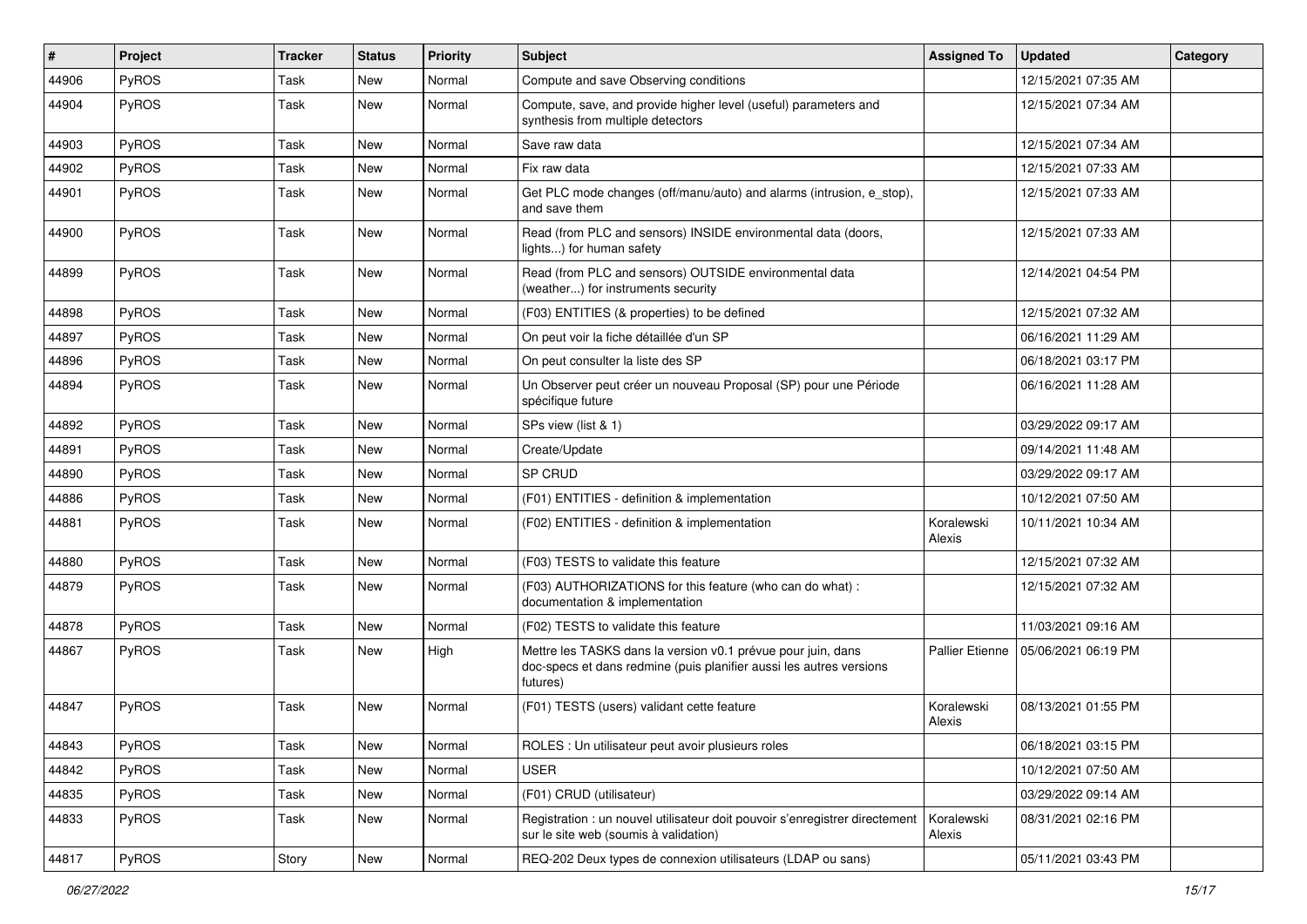| $\vert$ # | Project       | <b>Tracker</b> | <b>Status</b> | <b>Priority</b> | <b>Subject</b>                                                                                                                   | <b>Assigned To</b>   | <b>Updated</b>                        | Category  |
|-----------|---------------|----------------|---------------|-----------------|----------------------------------------------------------------------------------------------------------------------------------|----------------------|---------------------------------------|-----------|
| 44816     | PyROS         | Story          | <b>New</b>    | Normal          | REQ-201 Définir une esthétique Tarot                                                                                             |                      | 05/12/2021 11:53 AM                   |           |
| 44815     | PyROS         | Story          | <b>New</b>    | Normal          | REQ-015 Ajustement dynamique des quotas utilisateurs                                                                             |                      | 05/11/2021 04:11 PM                   |           |
| 44814     | PyROS         | Story          | <b>New</b>    | Normal          | REQ-101 Logs                                                                                                                     |                      | 03/16/2022 04:38 PM                   |           |
| 44813     | PyROS         | Story          | New           | Normal          | REQ-123 Architecture extensible et Extensions privatisables                                                                      |                      | 05/12/2021 12:21 PM                   |           |
| 44812     | PyROS         | Story          | New           | Normal          | *** REQ-200 FOR TAROT NETWORK INTEGRATION                                                                                        |                      | 06/14/2021 01:13 PM                   |           |
| 44811     | <b>PyROS</b>  | Story          | New           | Normal          | *** REQ-100 FROM CCTP TAROT-NC & MEETINGS                                                                                        |                      | 03/16/2022 04:38 PM                   |           |
| 44732     | Atrium - IPNO | Story          | New           | Normal          | Fermeture du projet ?                                                                                                            | Poux<br>Veronique    | 04/21/2021 07:56 AM                   |           |
| 44721     | PyROS         | Feature        | New           | Normal          | *** GF4 - QUAL - Quality & Tests - High level tests (integration &<br>functional), plan tests, validation des exigences (qualif) |                      | 03/16/2022 04:55 PM                   |           |
| 44719     | PyROS         | Story          | <b>New</b>    | Normal          | REQ-010 Ordonnancement des requêtes                                                                                              |                      | 07/01/2021 08:30 AM                   |           |
| 44718     | PyROS         | Story          | New           | Normal          | **** REQ-025 AJOUT TNC                                                                                                           |                      | 06/14/2021 01:19 PM                   |           |
| 44717     | PyROS         | Story          | New           | Normal          | **** REQ-022 TAROT NC                                                                                                            |                      | 06/14/2021 01:19 PM                   |           |
| 44716     | PyROS         | Story          | New           | Normal          | **** REQ-071 AJOUT OSMOSE                                                                                                        |                      | 06/14/2021 01:19 PM                   |           |
| 44715     | PyROS         | Story          | <b>New</b>    | Normal          | **** REQ-065 AJOUT UPGRADE                                                                                                       |                      | 06/14/2021 01:19 PM                   |           |
| 44713     | PyROS         | Story          | New           | Normal          | **** REQ-020 CCTP                                                                                                                |                      | 07/01/2021 08:30 AM                   |           |
| 44661     | PyROS         | Feature        | <b>New</b>    | Normal          | *** SF13 - IAF - Images Fetching (quicklook & download)                                                                          |                      | 03/15/2022 04:49 PM                   |           |
| 44659     | PyROS         | Feature        | <b>New</b>    | Normal          | *** GF3 - INFRA - Hardware, Operating System, Network, Security &<br>Safety                                                      |                      | 03/16/2022 04:51 PM                   |           |
| 44658     | PyROS         | Feature        | <b>New</b>    | High            | *** SF15 - SST - START&STOP - System Startup (launch), monitoring,<br>and Shutdown                                               |                      | 05/24/2022 02:55 PM                   |           |
| 44584     | PyROS         | Feature        | <b>New</b>    | Normal          | *** SF10 - CAL - Calibration (Dark/Bias/Flat)                                                                                    |                      | 03/15/2022 04:48 PM                   |           |
| 44514     | PyROS         | Feature        | <b>New</b>    | Normal          | *** SF11 - IPC - Images Processing (Grenouille)                                                                                  | Klotz Alain          | 03/15/2022 04:44 PM                   |           |
| 44393     | <b>PyROS</b>  | Task           | New           | Normal          | Back Office (Administration) - Site django admin                                                                                 | Koralewski<br>Alexis | 02/02/2022 12:07 PM                   |           |
| 44389     | PyROS         | Task           | <b>New</b>    | High            | (GF1) PROJECT MANAGEMENT (REDMINE FORGE) : Features,<br>tasks, gantt, kanban                                                     |                      | 03/04/2022 11:56 AM                   |           |
| 44388     | PyROS         | Task           | <b>New</b>    | High            | (GF2) SOURCE CODE MANAGEMENT (GITLAB)                                                                                            |                      | 02/02/2022 12:28 PM                   | Evolution |
| 44366     | PyROS         | Task           | New           | Normal          | Licence (GPL)                                                                                                                    | Pallier Etienne      | 04/29/2021 10:50 AM                   |           |
| 44362     | <b>PyROS</b>  | Task           | New           | High            | Lier commits à tasks (commit auto close tasks)                                                                                   |                      | Pallier Etienne   03/29/2021 03:49 PM |           |
| 44356     | PyROS         | Task           | <b>New</b>    | Normal          | tester la nouvelle grammaire INDI sur un telescope                                                                               |                      | 03/25/2021 05:38 PM                   | Evolution |
| 44355     | PyROS         | Task           | New           | Normal          | Construire une nouvelle grammaire générique de commandes, basée<br>sur INDI (pyros doit parler INDI par défaut)                  |                      | 03/25/2021 05:37 PM                   |           |
| 44329     | PyROS         | Task           | New           | High            | Migration gitlab sur IN2P3                                                                                                       |                      | 12/14/2021 12:08 PM                   |           |
| 44172     | PyROS         | Feature        | New           | High            | *** SF14 - OCF - Observatory Unit & Site Configuration                                                                           |                      | 01/29/2022 01:24 AM                   |           |